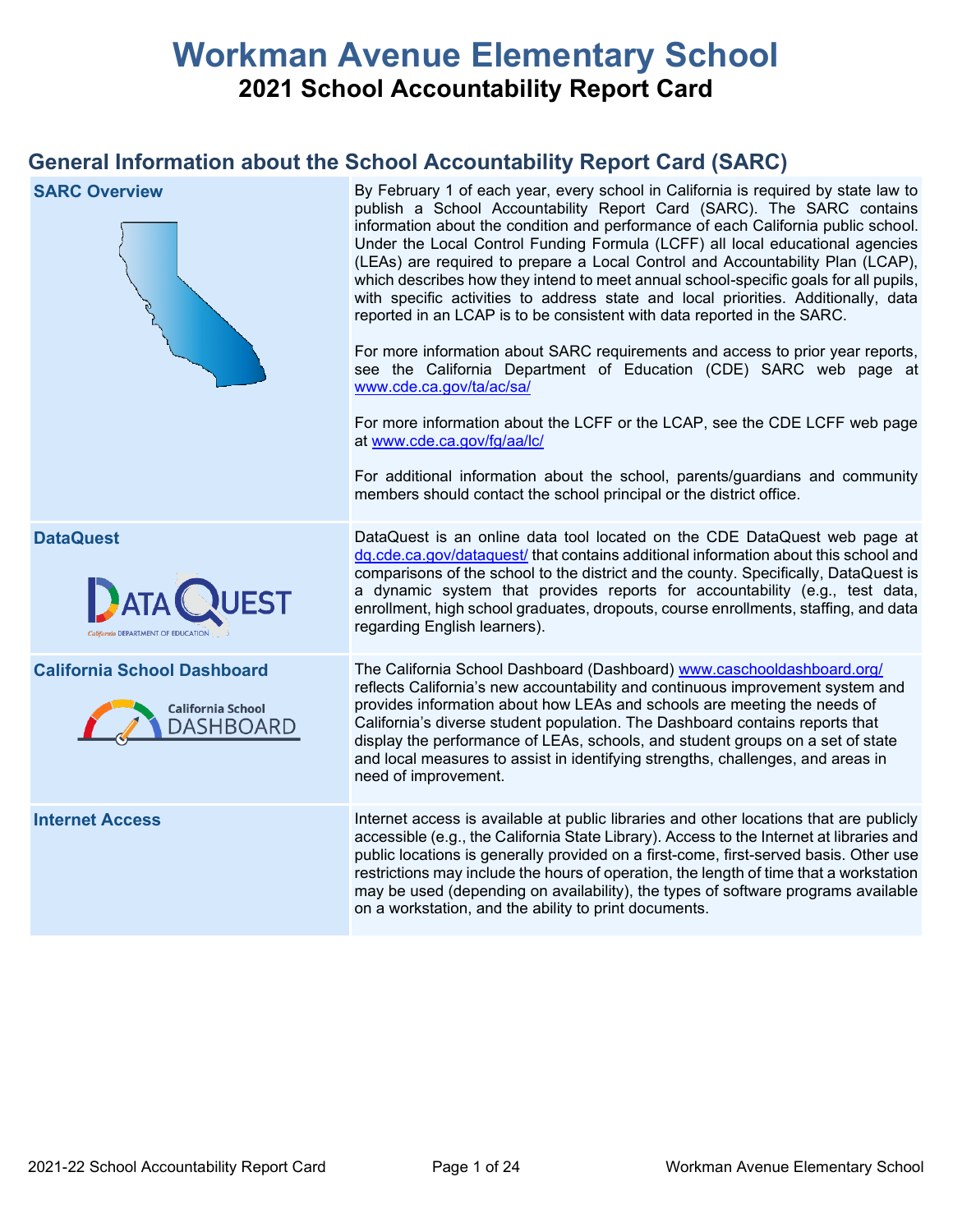# **2021-22 School Contact Information**

| <b>School Name</b>                       | Workman Avenue Elementary School |  |  |  |
|------------------------------------------|----------------------------------|--|--|--|
| <b>Street</b>                            | 1941 E. Workman Ave              |  |  |  |
| City, State, Zip                         | West Covina, CA 91791            |  |  |  |
| <b>Phone Number</b>                      | 626-974-4900                     |  |  |  |
| <b>Principal</b>                         | Dr. April Leon                   |  |  |  |
| <b>Email Address</b>                     | aleon@c-vusd.org                 |  |  |  |
| <b>School Website</b>                    | www.c-vusd.org/workman           |  |  |  |
| <b>County-District-School (CDS) Code</b> | 19-64436-6012645                 |  |  |  |

| <b>2021-22 District Contact Information</b> |                                       |  |  |  |
|---------------------------------------------|---------------------------------------|--|--|--|
| <b>District Name</b>                        | Covina-Valley Unified School District |  |  |  |
| <b>Phone Number</b>                         | 626-974-7000                          |  |  |  |
| Superintendent                              | Elizabeth Eminhizer, Ed.D.            |  |  |  |
| <b>Email Address</b>                        | eeminhizer@c-vusd.org                 |  |  |  |
| <b>District Website Address</b>             | www.c-vusd.org                        |  |  |  |

### **2021-22 School Overview**

Workman Avenue Elementary School is located in the City of West Covina and is part of the Covina-Valley Unified School District, which includes nine elementary schools serving grades K-5, three middle schools serving grades 6-8, three comprehensive high schools, and one alternative school. Workman Avenue Elementary School opened in 1956 and currently serves 460 students in Transitional Kindergarten through fifth grade. Workman's student population is represented by 84% Hispanic, 6% Caucasian, 3% Asian, 2% African American, 4% Filipino students and 1% other sub groups. Approximately 22% of our students are English Language Learners. Workman is a Title I Schoolwide School that receives categorical funding from Title I based on its 75% socioeconomically disadvantaged population. The Special Education program consists of two SAI (Specialized Academic Instruction) classes serving students in Kindergarten through fifth grade.

The District strives to maintain a class size of 24 in Kindergarten through third grade. The average class size in fourth and fifth grade is 31 students. Workman's faculty includes regular education teachers, special education teachers, music teachers, physical education teachers, and a Title I Intervention Specialist. Teachers are credentialed and have assignments within their credential authorization. Advanced degrees are held by 42% of the certificated staff. In addition, highly qualified instructional aides assist student learning.

California State Standards and California Common Core State Standards clearly define what students should know and be able to do in Language Arts, Mathematics, Science, and History/Social Science, as well as English Language Development. Workman teachers meet frequently in Professional Learning Communities to discuss best practices, student learning, assessment results, intervention programs, and other instructional topics. Teachers use research-based instructional strategies that promote active involvement of all students. Site priorities are based on ongoing data collection and analysis. Teachers will analyze a variety of data to drive their instruction and measure student progress including: District Interim Assessments, Common Formative Assessments, Accelerated Reader STAR reports, i-Ready Diagnostic Tools, and CAASPP Interim Block Assessments and Summative Assessments.

All teachers have been trained by Code to the Future on Computer Science Immersion and have implemented computer science into the core curriculum. Students have one-to-one computers to utilize both in computer science instructional time and in cross-curricular areas. Parents and community members are invited onto our campus three times per year for showcases to see examples of learning that is taking place in the specific area of computer science.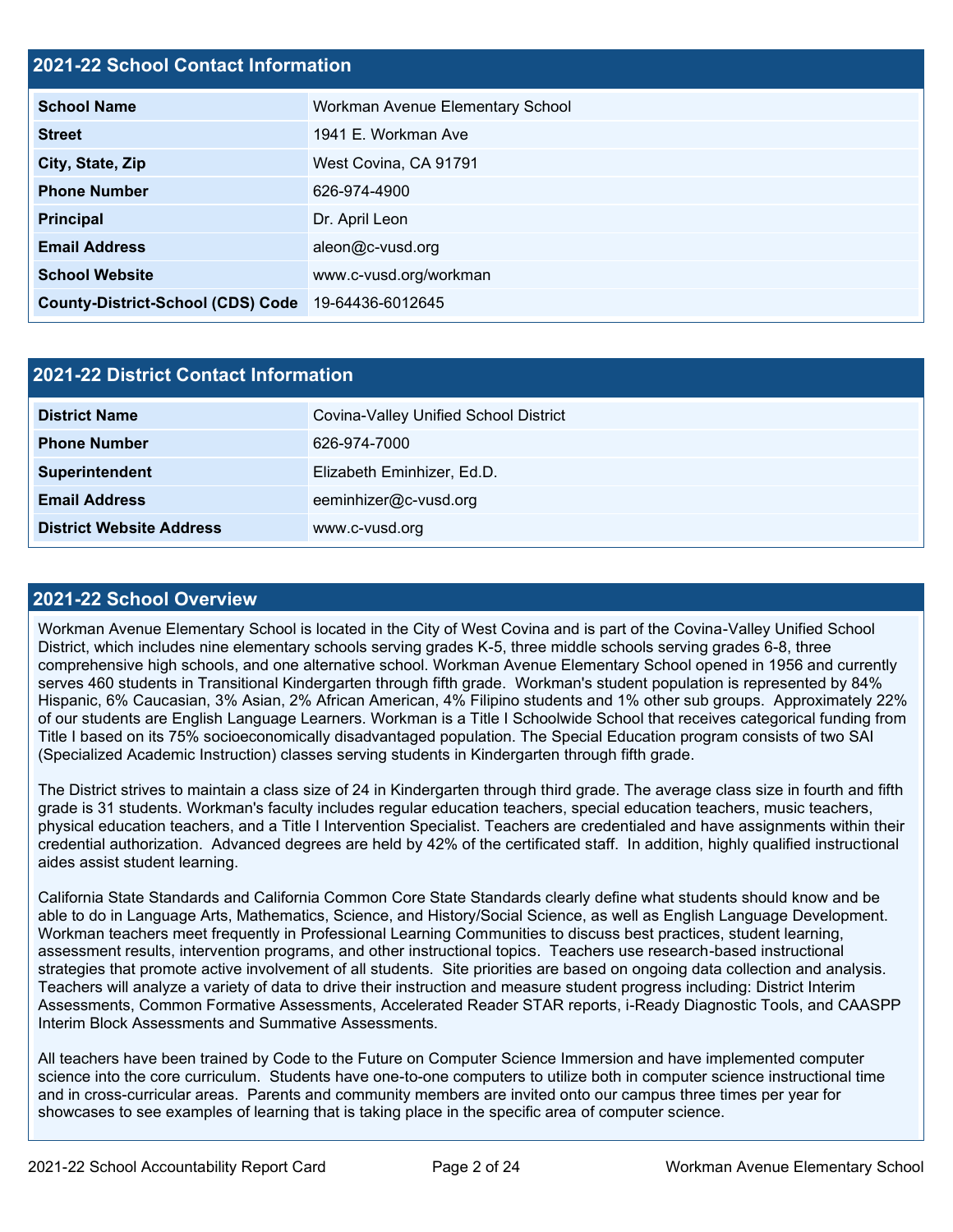### **2021-22 School Overview**

All teachers have had training on Effective Lesson Design and Delivery. Teachers will continue to receive ongoing staff development on lesson design and delivery throughout the year to expand their knowledge and increase their implementation of these strategies. Staff development will focus on strategies to help students access the Common Core, including augmenting rigor, text dependent questioning, close reading, Thinking Maps, and Write From the Beginning and Beyond. As a result, all students are expected to develop strong reading, oral, and written communication skills. District Interim Assessments are administered three times a year by the classroom teacher to measure progress toward CA CCSS in English Language Arts and Math. Students determined to be at-risk in reading are monitored monthly by the Principal and Learning Specialist. Assessment data is used to determine placement in intervention programs (RTI Pyramid). Daily thirty minute reading and math intervention blocks are scheduled for at-risk students in TK-5th grade. Placement and effectiveness of the intervention program are reviewed monthly by the Principal and Learning Specialist.

All Workman teachers are certified to work with our English Language Learner population. SDAIE strategies are incorporated into lessons throughout the day to make the content comprehensible for our second language learners. EL students are provided daily leveled ELD, as well as daily reading interventions as needed. We continue to reach out to our EL parents through ELAC, parent workshops, and EL parents meetings.

Parents and community partners provide valuable support and funding to educational programs. Parent participation and involvement in school activities are essential to student success. We continue to expand the number and type of school events in order to encourage and promote parent involvement. School functions include informational meetings, parent trainings, parent/child reading events, and family nights. Events are scheduled during the school day, before and after school, and in the evenings in order to reach a variety of parents. For the past several years, Workman has established a partnership with Christ Church of the Valley/Kaleidoscope Project to provide a variety of after-school activities including tutoring, mentoring, dance, art, and sports. This volunteer-based program provides extra-curricular activities to Workman students at no cost.

### WORKMAN VISION STATEMENT

We, the faculty and staff at Workman Elementary School, will be leaders in the educational community, providing a wellrounded and diverse education that promotes lifelong learning and inspires leadership among our students. We will ensure that a safe, nurturing, and challenging environment exists for everyone. Students will gain academic excellence, self-esteem, and pride through achievement and accomplishment. We will serve as the catalyst to strengthen community partnerships, maximizing opportunities for all students to reach their greatest potential.

Workman's top priority is maximizing student learning. Along with our school wide instructional focus on reading comprehension, we will align all programs, professional development opportunities, resources, and parental and community involvement to assist all students to meet or exceed standards on standards-based assessments in all academic subjects. Our curriculum and instruction provide an exemplary and balanced educational program to our students with an emphasis on computer science and coding embedded throughout our curriculum. All students have access to highly qualified teachers who employ a variety of instructional strategies to provide a rigorous standards-based curriculum. Students will benefit from the multitude of experiences they enjoy in computer science, the arts, drama, and athletics.

Workman is resolute in its commitment to close the achievement gap. All students at Workman will flourish given strong instruction and appropriate interventions guided by expert leadership.

Through strong connections, positive relationships and high expectations, a four-year college readiness culture provides a vision for excellence that permeates our school. Students will leave Workman Avenue Elementary School with a heightened awareness of how college is vital to their future success. Students will leave our school with the skills and experiences to compete with other students across the nation.

### WORKMAN MISSION STATEMENT

The mission of Workman Avenue Elementary School is to provide a safe, challenging and positive learning environment where all students will acquire the knowledge and skills essential to achieve their full potential and become responsible, productive citizens. All faculty and staff will utilize best educational practices and research-based instructional strategies and hold high expectations of students to meet the needs of all students.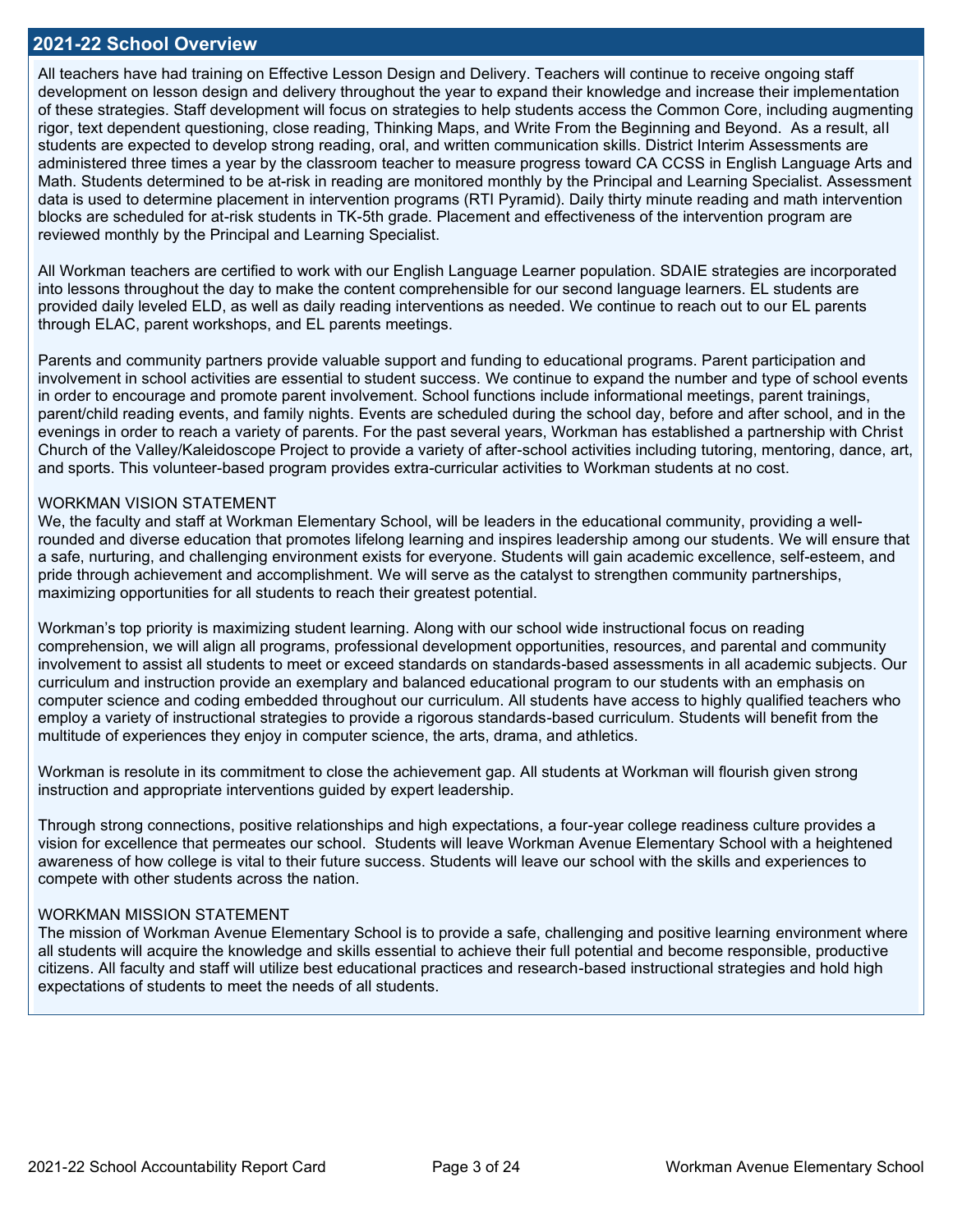# **About this School**

| 2020-21 Student Enrollment by Grade Level       |     |  |  |  |
|-------------------------------------------------|-----|--|--|--|
| <b>Number of Students</b><br><b>Grade Level</b> |     |  |  |  |
| Kindergarten                                    | 64  |  |  |  |
| Grade 1                                         | 72  |  |  |  |
| Grade 2                                         | 62  |  |  |  |
| Grade 3                                         | 59  |  |  |  |
| Grade 4                                         | 59  |  |  |  |
| Grade 5                                         | 75  |  |  |  |
| <b>Total Enrollment</b>                         | 391 |  |  |  |

# **2020-21 Student Enrollment by Student Group**

| <b>Student Group</b>                   | <b>Percent of Total Enrollment</b> |
|----------------------------------------|------------------------------------|
| American Indian or Alaska Native       | 0.5                                |
| Asian                                  | 3.3                                |
| <b>Black or African American</b>       | 3.6                                |
| <b>Filipino</b>                        | 3.6                                |
| <b>Hispanic or Latino</b>              | 81.3                               |
| Native Hawaiian or Pacific Islander    | 0.5                                |
| <b>Two or More Races</b>               | 1.3                                |
| <b>White</b>                           | 5.4                                |
| <b>English Learners</b>                | 17.1                               |
| <b>Foster Youth</b>                    | 0.5                                |
| <b>Homeless</b>                        | $\mathbf{1}$                       |
| <b>Socioeconomically Disadvantaged</b> | 78                                 |
| <b>Students with Disabilities</b>      | 18.2                               |

# **A. Conditions of Learning State Priority: Basic**

The SARC provides the following information relevant to the State priority: Basic (Priority 1):

- Degree to which teachers are appropriately assigned and fully credentialed in the subject area and for the pupils they are teaching;
- Pupils have access to standards-aligned instructional materials; and
- School facilities are maintained in good repair

Note: For more information refer to the Updated Teacher Equity Definitions web page at<https://www.cde.ca.gov/pd/ee/teacherequitydefinitions.asp>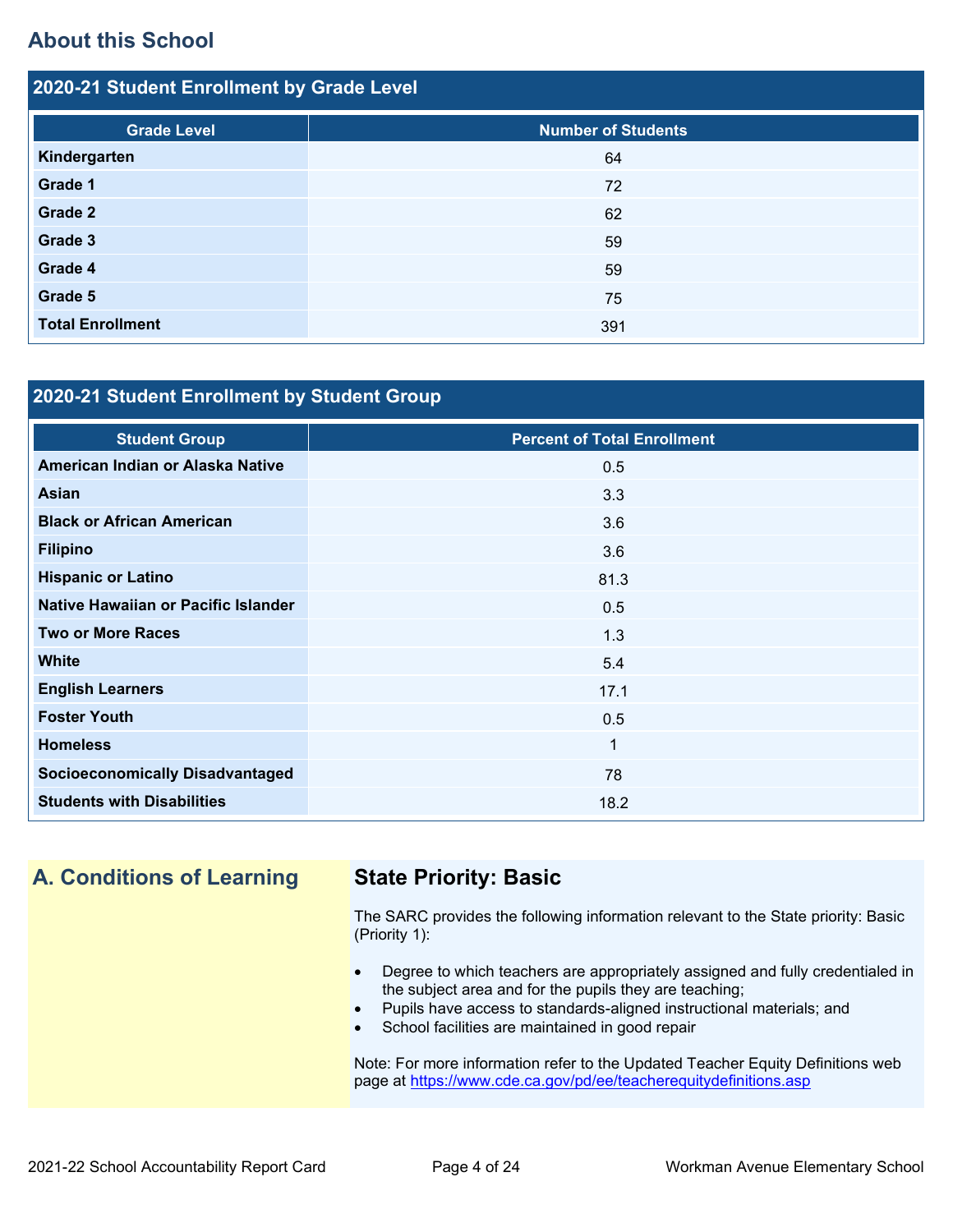| 2019-20 Teacher Preparation and Placement                                                       |         |  |  |  |
|-------------------------------------------------------------------------------------------------|---------|--|--|--|
| <b>Authorization/Assignment</b>                                                                 | 2019-20 |  |  |  |
| Fully (Preliminary or Clear) Credentialed for Subject and Student Placement (properly assigned) |         |  |  |  |
| <b>Intern Credential Holders Properly Assigned</b>                                              |         |  |  |  |
| Teachers Without Credentials and Misassignments ("ineffective" under ESSA)                      |         |  |  |  |
| Credentialed Teachers Assigned Out-of-Field ("out-of-field" under ESSA)                         |         |  |  |  |
| <b>Unknown</b>                                                                                  |         |  |  |  |
| <b>Total Teaching Positions</b>                                                                 |         |  |  |  |

Note: The data in this table is based on Full Time Equivalent (FTE) status. One FTE equals one staff member working full time; one FTE could also represent two staff members who each work 50 percent of full time. Additionally, an assignment is defined as a position that an educator is assigned to based on setting, subject, and grade level. An authorization is defined as the services that an educator is authorized to provide to students.

# **2019-20 Teachers Without Credentials and Misassignments (considered "ineffective" under ESSA) Authorization/Assignment 2019-20 Permits and Waivers Misassignments Vacant Positions Total Teachers Without Credentials and Misassignments**

| 2019-20 Credentialed Teachers Assigned Out-of-Field (considered "out-of-field" under ESSA) |         |  |  |  |
|--------------------------------------------------------------------------------------------|---------|--|--|--|
| Indicator                                                                                  | 2019-20 |  |  |  |
| <b>Credentialed Teachers Authorized on a Permit or Waiver</b>                              |         |  |  |  |
| <b>Local Assignment Options</b>                                                            |         |  |  |  |

**Total Out-of-Field Teachers**

| 2019-20 Class Assignments                                                                                                                           |         |  |  |  |
|-----------------------------------------------------------------------------------------------------------------------------------------------------|---------|--|--|--|
| <b>Indicator</b>                                                                                                                                    | 2019-20 |  |  |  |
| <b>Misassignments for English Learners</b><br>(a percentage of all the classes with English learners taught by teachers that are misassigned)       |         |  |  |  |
| No credential, permit or authorization to teach<br>(a percentage of all the classes taught by teachers with no record of an authorization to teach) |         |  |  |  |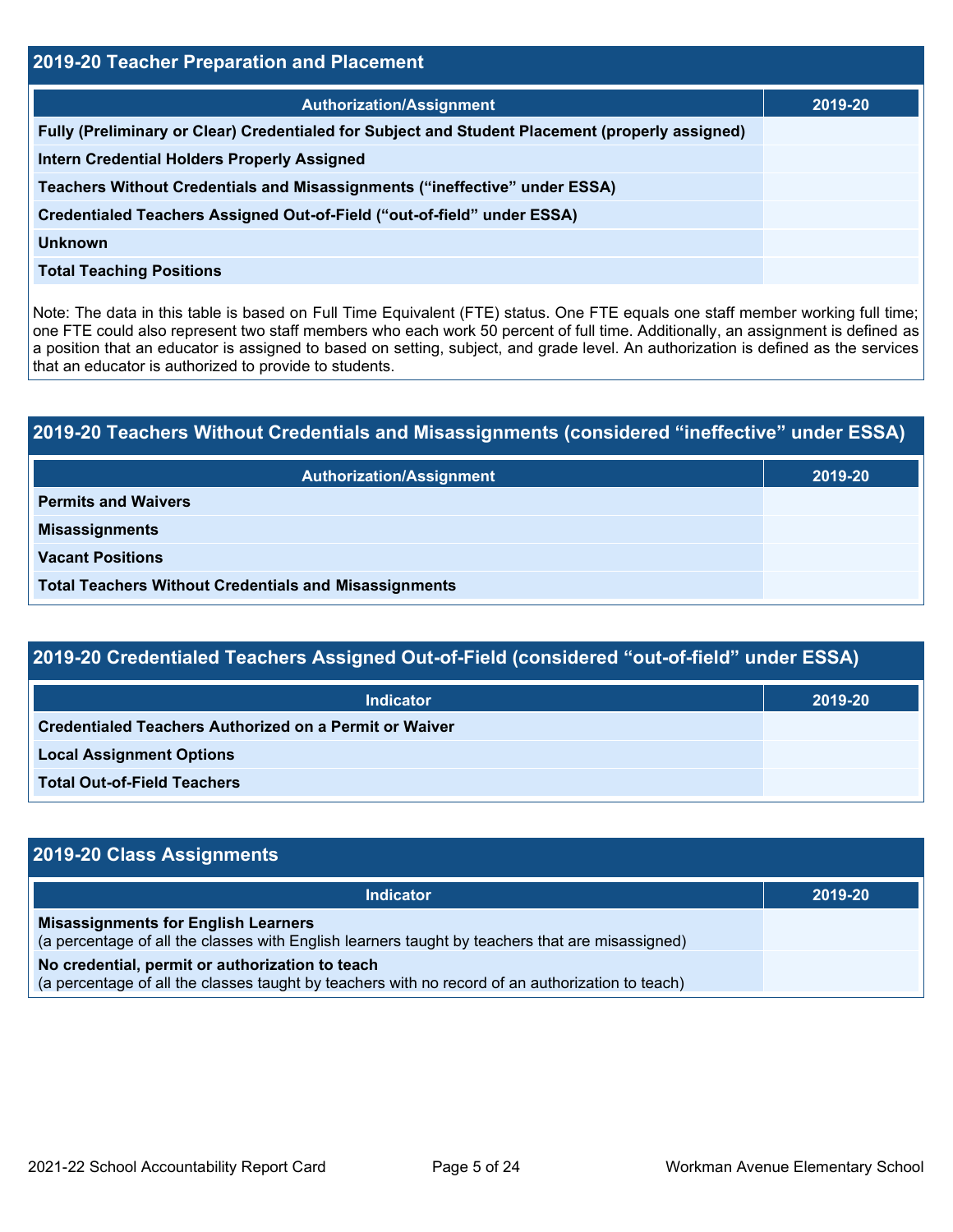### **2021-22 Quality, Currency, Availability of Textbooks and Other Instructional Materials**

Covina-Valley Unified School District ensures that textbooks and materials are sufficient, current and available for each student in all core classes. Covina-Valley Unified School District held a Public Hearing in the fall of 2021 and determined that each school within the District has sufficient and good quality textbooks, instructional materials, and science lab equipment, pursuant to the settlement of Williams vs. the State of California. All students, including English Learners are given their own individual standards-aligned textbooks or instructional materials, or both, in core subjects for use in the classroom or to take home. The governing Board approves all textbook adoptions for grades TK-12, which includes verification that instructional materials are aligned with California Content Standards and the State Frameworks.

### **Year and month in which the data were collected 10/30/21 10/30/21**

| <b>Subject</b>                | Textbooks and Other Instructional Materials/year of<br><b>Adoption</b>                                                                                                                                                                                                                                                                                                                                                                                                                                                                                                                                                                                                                                                                                               | <b>From</b><br><b>Most</b><br><b>Recent</b><br><b>Adoption</b> | <b>Percent</b><br><b>Students</b><br><b>Lacking Own</b><br><b>Assigned</b><br><b>Copy</b> |
|-------------------------------|----------------------------------------------------------------------------------------------------------------------------------------------------------------------------------------------------------------------------------------------------------------------------------------------------------------------------------------------------------------------------------------------------------------------------------------------------------------------------------------------------------------------------------------------------------------------------------------------------------------------------------------------------------------------------------------------------------------------------------------------------------------------|----------------------------------------------------------------|-------------------------------------------------------------------------------------------|
| <b>Reading/Language Arts</b>  | TK-5: McGraw-Hill Education: California World of Wonders,<br>c2017 (Adopted in 2017)<br>6-8: McGraw-Hill Education: StudySync, c2017 (Adopted in<br>2017)<br>9-12: McDougal Littell: The Literature of Language CA<br>Edition, c2002 (Adopted in 2003); Glencoe McGraw-Hill<br>Writer's Choice, c2001 (Adopted in 2001)                                                                                                                                                                                                                                                                                                                                                                                                                                              | Yes                                                            | 0%                                                                                        |
| <b>Mathematics</b>            | TK-5: Pearson: enVision Math California Common Core,<br>c2015 (Adopted in 2015)<br>6-8: McGraw-Hill Education: California Math Course 1, 2, and<br>3, c2015 (Adopted in 2015)<br>9-12: Pearson/Prentice Hall, Integrated Mathematics Level 1<br>Common Core, c2014 (Adopted in 2014); Pearson/Prentice<br>Hall: Integrated Mathematics, Level 2 Common Core, c2014<br>(Adopted in 2015); Pearson/Prentice Hall: Integrated<br>Mathematics, Level 3 Common Core, c2014 (Adopted 2016)                                                                                                                                                                                                                                                                                 | Yes                                                            | 0%                                                                                        |
| <b>Science</b>                | TK-5: Macmillan/McGraw-Hill: California Science, c2008<br>(Adopted in 2007)<br>6: Prentice-Hall California Science Explorer - Focus on Earth<br>Science, c2008 (Adopted in 2007)<br>7: Prentice-Hall California Science Explorer - Focus on Life<br>Science, c2008 (Adopted in 2007)<br>8: Prentice-Hall California Science Explorer - Focus on<br>Physical Science, c2008 (Adopted in 2007)<br>9-12: Glencoe-Biology: An Everyday Experience, c2005<br>(Adopted in 2005); Prentice Hall Biology: AP Edition, c2005<br>(Adopted in 2007); Thomson/Delmar Learning: Science of<br>Earth Systems, c2004 (Adopted in 2005); Holt McDougal-<br>McDougal Littell Biology, c2008 (Adopted in 2009); Prentice<br>Hall Chemistry-California Edition, c2007 (Adopted in 2007) | Yes                                                            | 0%                                                                                        |
| <b>History-Social Science</b> | TK-5: Studies Weekly: California Studies Weekly, c2017<br>(Adopted in 2018)<br>6: TCI: History Alive! The Ancient World, c2017 (Adopted in<br>2019)<br>7: TCI: History Alive! The Medieval World and Beyond, c2017<br>(Adopted in 2019)<br>8: TCI: History Alive! The U.S. Through Industrialism, c2017<br>(Adopted in 2019)                                                                                                                                                                                                                                                                                                                                                                                                                                         | Yes                                                            | 0%                                                                                        |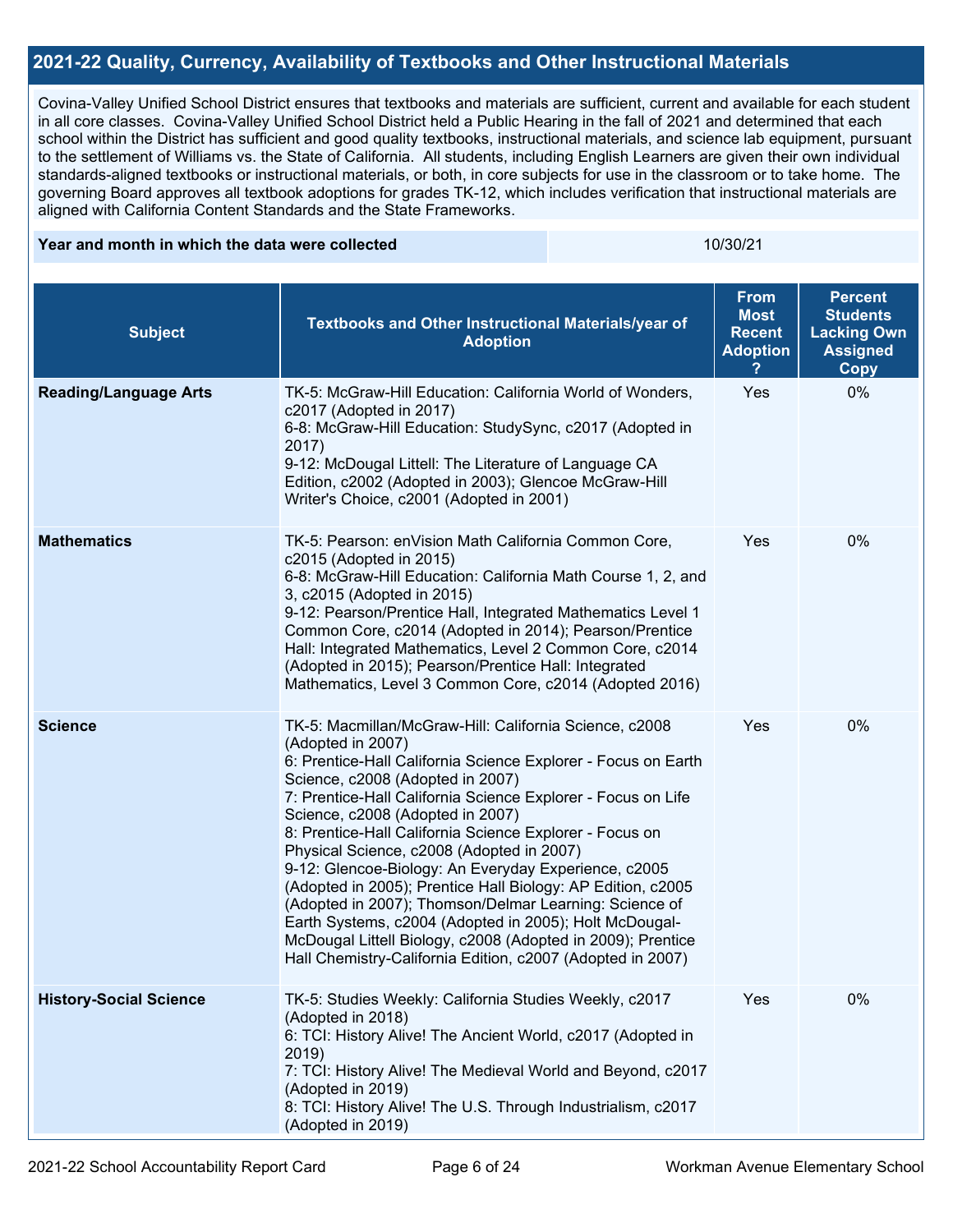|                                                        | 9-12: TCI: History Alive! World Connections, c2020 (Adopted<br>in 2019); TCI: History Alive! Pursuing American Ideals, c2019<br>(Adopted in 2019); TCI: Gov Alive! Power, Politics, and You,<br>c2020 (Adopted in 2019); TCI: Econ Alive! The Power to<br>Choose, c2020 (Adopted in 2019) |      |       |
|--------------------------------------------------------|-------------------------------------------------------------------------------------------------------------------------------------------------------------------------------------------------------------------------------------------------------------------------------------------|------|-------|
| <b>Foreign Language</b>                                | 7-8: Vista Higher Learning: Descubre, Level 1, c2017<br>(Adopted in 2019)<br>9-12: Vista Higher Learning: Descubre, Levels 1-2-3, c2017<br>(Adopted in 2019); EMC Publishing: T'es branche? Levels 1-<br>2-3-4, c2014 (Adopted in 2017)                                                   | Yes. | $0\%$ |
| <b>Health</b>                                          | TK-5: Great Body Shop (Adopted in 1998)<br>6-8: Prentice Hall (Adopted in 2007); Positive Prevention Plus<br>(Adopted in 2018)<br>9-12: Holt, Rinehart & Winston (Adopted in 2004); Positive<br>Prevention Plus (Adopted in 2018)                                                         |      | N/A   |
| <b>Visual and Performing Arts</b>                      | TK-5: Macmillan/McGraw-Hill (Adopted in 2007)                                                                                                                                                                                                                                             |      | $0\%$ |
| <b>Science Laboratory Equipment</b><br>$(grades 9-12)$ |                                                                                                                                                                                                                                                                                           |      |       |

# **School Facility Conditions and Planned Improvements**

Workman Avenue Elementary School was built in 1956 and modernized in 1994. Facilities are situated on 10 acres and span nearly 43,000 square feet. They consist of permanent and portable classrooms, a cafeteria, administrative offices, restrooms, and storage rooms. Recent additions to the school include a portable classroom for the Kids Corner Extended Day Child Care Program. The construction of a new library media center was completed in 2007. This center houses a new library, a presentation center, an updated computer lab for student use and a teacher resource room. The carpet in all portable classrooms was replaced in the summer of 2014. The facility strongly supports teaching and learning through its ample classrooms and playground space.

### **Year and month of the most recent FIT report** November 2021

| <b>System Inspected</b>                                                | Rate<br>Good | <b>Rate</b><br>Fair | Rate<br>Poor | <b>Repair Needed and Action Taken or Planned</b> |
|------------------------------------------------------------------------|--------------|---------------------|--------------|--------------------------------------------------|
| <b>Systems:</b><br>Gas Leaks, Mechanical/HVAC, Sewer                   | X            |                     |              |                                                  |
| Interior:<br><b>Interior Surfaces</b>                                  | X            |                     |              |                                                  |
| <b>Cleanliness:</b><br>Overall Cleanliness, Pest/Vermin Infestation    | X            |                     |              |                                                  |
| <b>Electrical</b>                                                      | X            |                     |              |                                                  |
| <b>Restrooms/Fountains:</b><br>Restrooms, Sinks/ Fountains             | X            |                     |              |                                                  |
| Safety:<br>Fire Safety, Hazardous Materials                            | X            |                     |              |                                                  |
| Structural:<br><b>Structural Damage, Roofs</b>                         | X            |                     |              |                                                  |
| External:<br>Playground/School Grounds, Windows/<br>Doors/Gates/Fences | X            |                     |              |                                                  |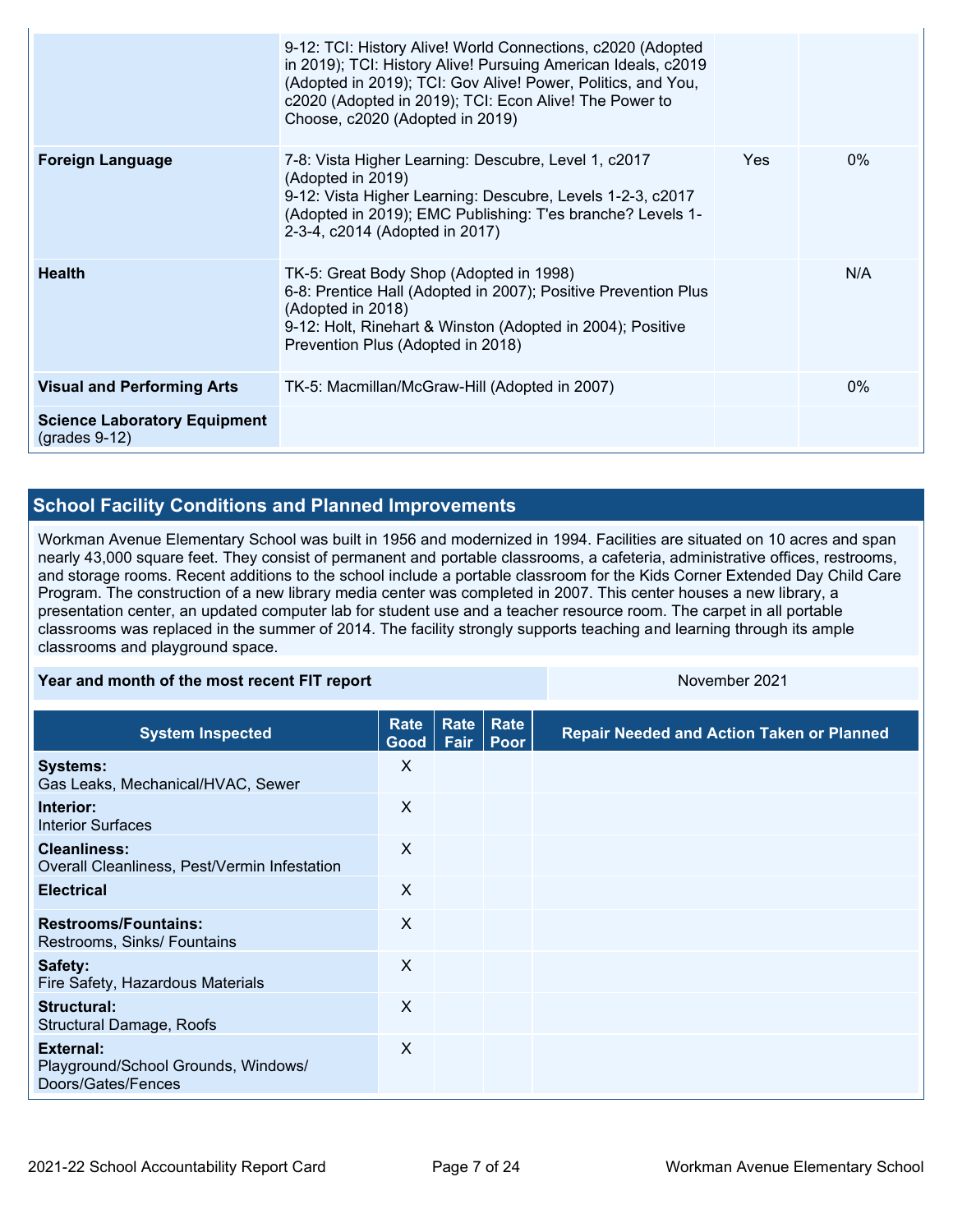| <b>Overall Facility Rate</b> |      |      |      |  |  |
|------------------------------|------|------|------|--|--|
| <b>Exemplary</b>             | Good | Fair | Poor |  |  |
|                              |      |      |      |  |  |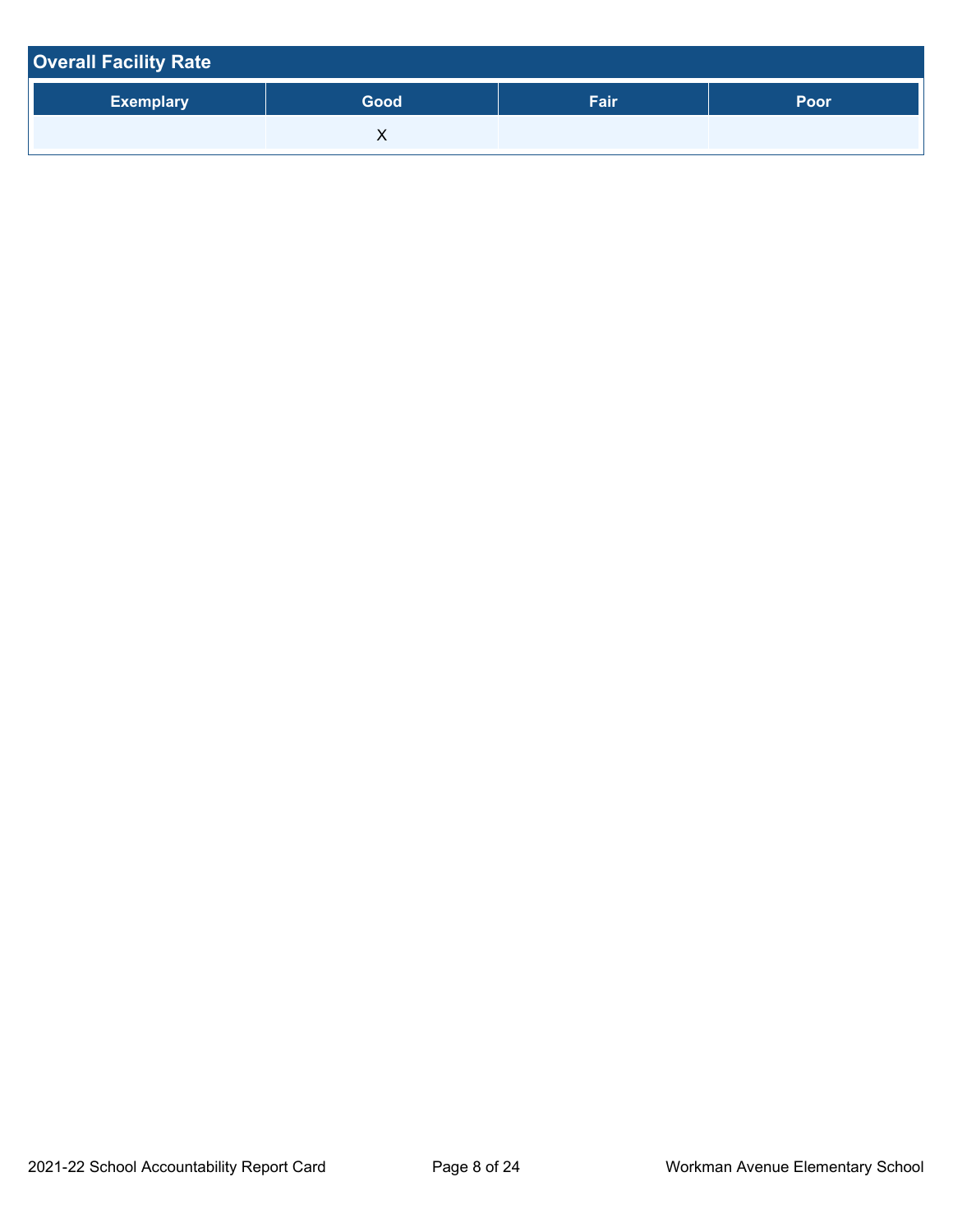# **B. Pupil Outcomes State Priority: Pupil Achievement**

The SARC provides the following information relevant to the State priority: Pupil Achievement (Priority 4):

### **Statewide Assessments**

(i.e., California Assessment of Student Performance and Progress [CAASPP] System includes the Smarter Balanced Summative Assessments for students in the general education population and the California Alternate Assessments [CAAs] for English language arts/literacy [ELA] and mathematics given in grades three through eight and grade eleven. Only eligible students may participate in the administration of the CAAs. CAAs items are aligned with alternate achievement standards, which are linked with the Common Core State Standards [CCSS] for students with the most significant cognitive disabilities).

The CAASPP System encompasses the following assessments and student participation requirements:

- 1. **Smarter Balanced Summative Assessments and CAAs for ELA** in grades three through eight and grade eleven.
- 2. **Smarter Balanced Summative Assessments and CAAs for mathematics** in grades three through eight and grade eleven.
- 3. **California Science Test (CAST) and CAAs for Science** in grades five, eight, and once in high school (i.e., grade ten, eleven, or twelve).

### **SARC Reporting in the 2020-2021 School Year Only**

Where the most viable option, LEAs were required to administer the statewide summative assessment in ELA and mathematics. Where a statewide summative assessment was not the most viable option for the LEA (or for one or more gradelevel[s] within the LEA) due to the pandemic, LEAs were allowed to report results from a different assessment that met the criteria established by the State Board of Education (SBE) on March 16, 2021. The assessments were required to be:

- Aligned with CA CCSS for ELA and mathematics;
- Available to students in grades 3 through 8, and grade 11; and
- Uniformly administered across a grade, grade span, school, or district to all eligible students.

### **Options**

Note that the CAAs could only be administered in-person following health and safety requirements. If it was not viable for the LEA to administer the CAAs in person with health and safety guidelines in place, the LEA was directed to not administer the tests. There were no other assessment options available for the CAAs. Schools administered the Smarter Balanced Summative Assessments for ELA and mathematics, other assessments that meet the SBE criteria, or a combination of both, and they could only choose one of the following:

- Smarter Balanced ELA and mathematics summative assessments;
- Other assessments meeting the SBE criteria; or
- Combination of Smarter Balanced ELA and mathematics summative assessments and other assessments.

The percentage of students who have successfully completed courses that satisfy the requirements for entrance to the University of California and the California State University, or career technical education sequences or programs of study.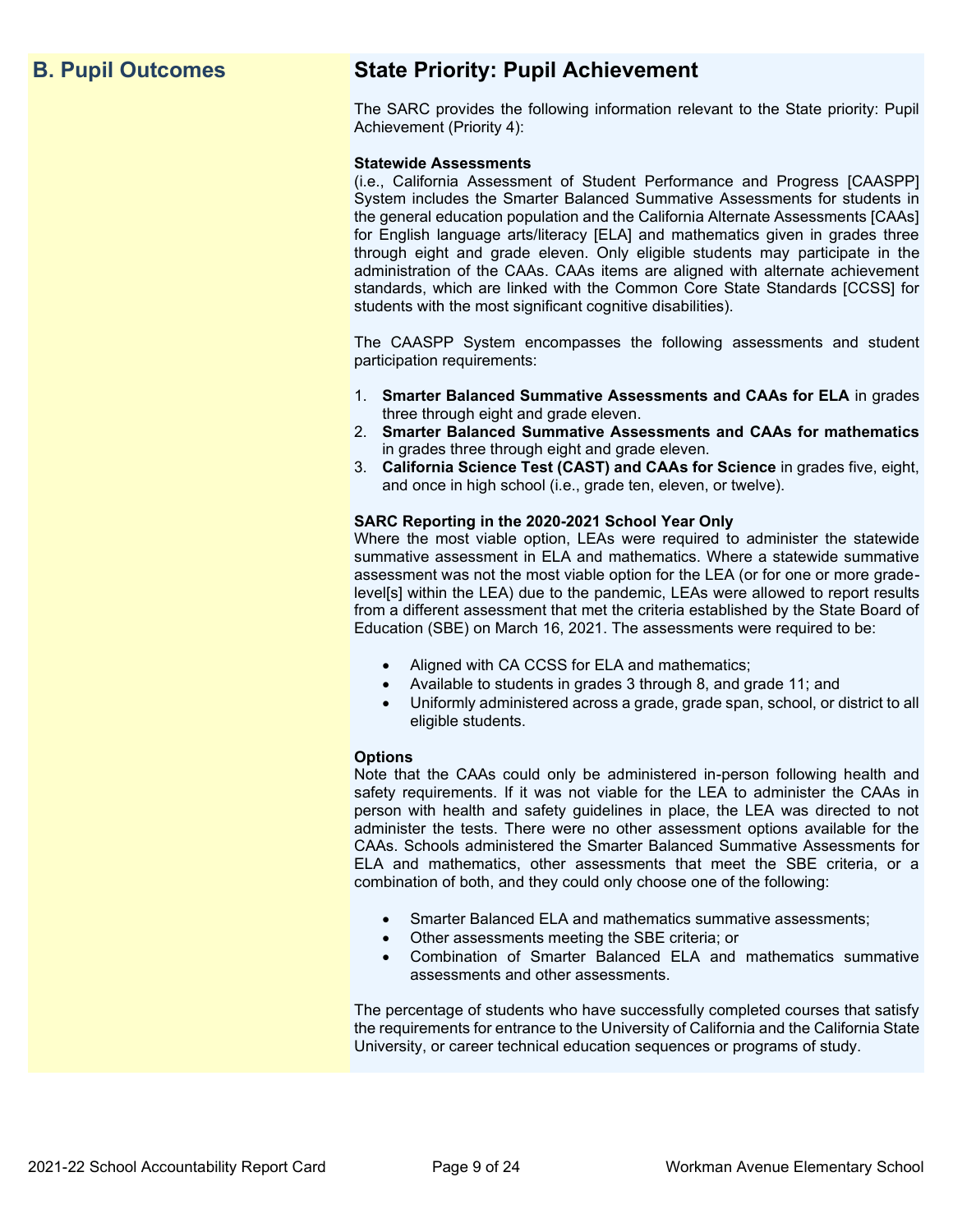### **Percentage of Students Meeting or Exceeding the State Standard on CAASPP**

This table displays CAASPP test results in ELA and mathematics for all students grades three through eight and grade eleven taking and completing a state-administered assessment.

The 2019-2020 data cells with N/A values indicate that the 2019-2020 data are not available due to the COVID-19 pandemic and resulting summative test suspension. The Executive Order N-30-20 was issued which waived the assessment, accountability, and reporting requirements for the 2019-2020 school year.

The 2020-2021 data cells have N/A values because these data are not comparable to other year data due to the COVID-19 pandemic during the 2020-2021 school year. Where the CAASPP assessments in ELA and/or mathematics is not the most viable option, the LEAs were allowed to administer local assessments. Therefore, the 2020-2021 data between school years for the school, district, state are not an accurate comparison. As such, it is inappropriate to compare results of the 2020-2021 school year to other school years.

| <b>Subject</b>                                                       | <b>School</b><br>2019-20 | <b>School</b><br>2020-21 | <b>District</b><br>2019-20 | <b>District</b><br>2020-21 | <b>State</b><br>2019-20 | <b>State</b><br>2020-21 |
|----------------------------------------------------------------------|--------------------------|--------------------------|----------------------------|----------------------------|-------------------------|-------------------------|
| <b>English Language Arts/Literacy</b><br>$\left($ grades 3-8 and 11) | N/A                      | N/A                      | N/A                        | N/A                        | N/A                     | N/A                     |
| <b>Mathematics</b><br>$($ grades 3-8 and 11 $)$                      | N/A                      | N/A                      | N/A                        | N/A                        | N/A                     | N/A                     |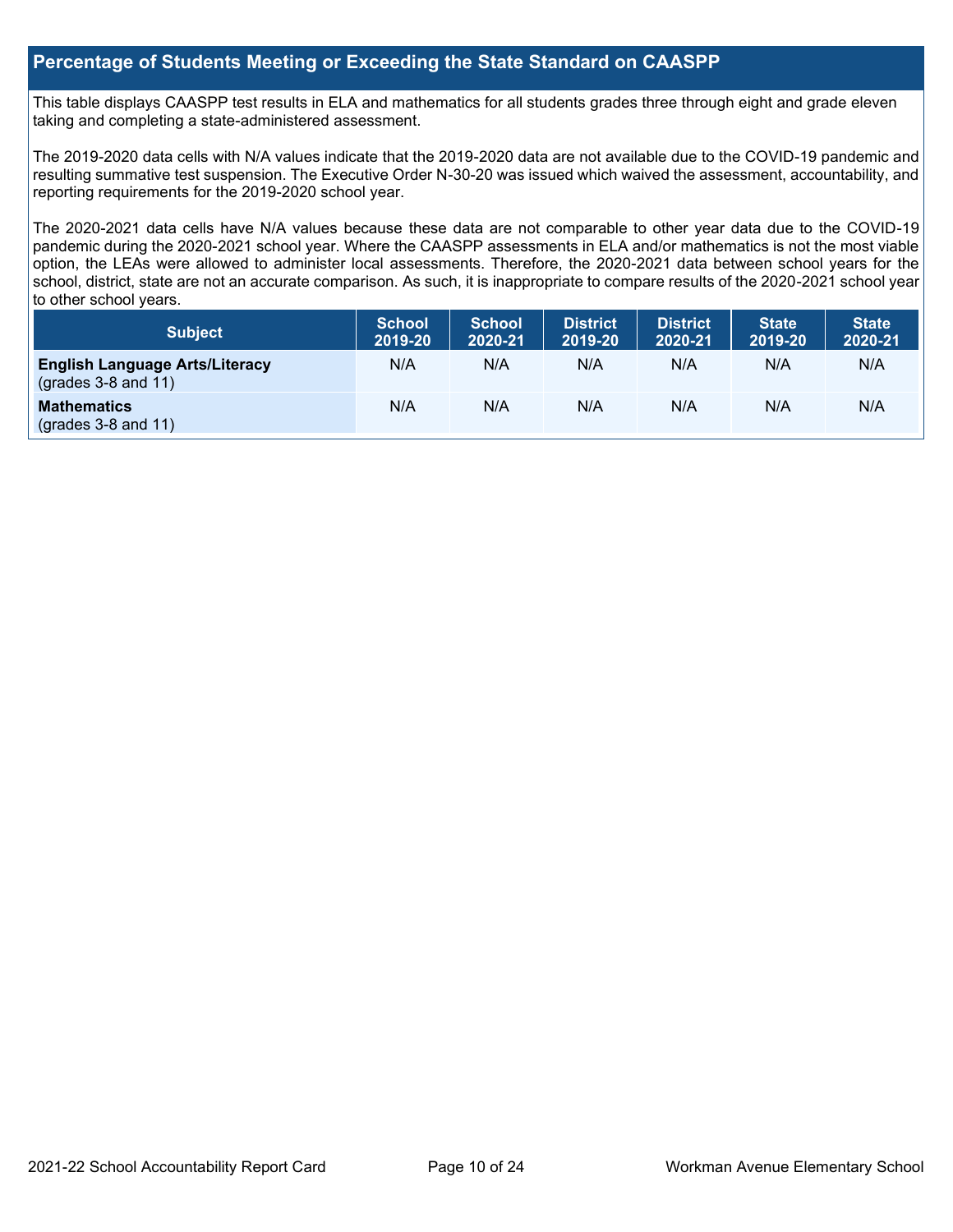## **2020-21 CAASPP Test Results in ELA by Student Group**

This table displays CAASPP test results in ELA by student group for students grades three through eight and grade eleven taking and completing a state-administered assessment. The CDE will populate this table for schools in cases where the school administered the CAASPP assessment. In cases where the school administered a local assessment instead of CAASPP, the CDE will populate this table with "NT" values, meaning this school did not test students using the CAASPP. See the local assessment(s) table for more information.

| <b>CAASPP</b><br><b>Student Groups</b>               | <b>CAASPP</b><br><b>Total</b><br><b>Enrollment</b> | <b>CAASPP</b><br><b>Number</b><br><b>Tested</b> | <b>CAASPP</b><br><b>Percent</b><br><b>Tested</b> | <b>CAASPP</b><br><b>Percent</b><br><b>Not Tested</b> | <b>CAASPP</b><br><b>Percent</b><br><b>Met or</b><br><b>Exceeded</b> |
|------------------------------------------------------|----------------------------------------------------|-------------------------------------------------|--------------------------------------------------|------------------------------------------------------|---------------------------------------------------------------------|
| <b>All Students</b>                                  | 195                                                | <b>NT</b>                                       | <b>NT</b>                                        | <b>NT</b>                                            | <b>NT</b>                                                           |
| <b>Female</b>                                        | 110                                                | <b>NT</b>                                       | <b>NT</b>                                        | <b>NT</b>                                            | <b>NT</b>                                                           |
| <b>Male</b>                                          | 85                                                 | <b>NT</b>                                       | <b>NT</b>                                        | <b>NT</b>                                            | <b>NT</b>                                                           |
| American Indian or Alaska Native                     | --                                                 | <b>NT</b>                                       | <b>NT</b>                                        | <b>NT</b>                                            | <b>NT</b>                                                           |
| <b>Asian</b>                                         | --                                                 | <b>NT</b>                                       | <b>NT</b>                                        | <b>NT</b>                                            | <b>NT</b>                                                           |
| <b>Black or African American</b>                     | --                                                 | <b>NT</b>                                       | <b>NT</b>                                        | <b>NT</b>                                            | <b>NT</b>                                                           |
| <b>Filipino</b>                                      | --                                                 | <b>NT</b>                                       | <b>NT</b>                                        | <b>NT</b>                                            | <b>NT</b>                                                           |
| <b>Hispanic or Latino</b>                            | 159                                                | <b>NT</b>                                       | <b>NT</b>                                        | <b>NT</b>                                            | <b>NT</b>                                                           |
| <b>Native Hawaiian or Pacific Islander</b>           | $\mathbf 0$                                        | $\mathbf 0$                                     | $\mathbf 0$                                      | $\mathbf 0$                                          | $\mathbf 0$                                                         |
| <b>Two or More Races</b>                             | $\overline{\phantom{a}}$                           | <b>NT</b>                                       | <b>NT</b>                                        | <b>NT</b>                                            | <b>NT</b>                                                           |
| <b>White</b>                                         | 11                                                 | <b>NT</b>                                       | <b>NT</b>                                        | <b>NT</b>                                            | <b>NT</b>                                                           |
| <b>English Learners</b>                              | 31                                                 | <b>NT</b>                                       | <b>NT</b>                                        | <b>NT</b>                                            | <b>NT</b>                                                           |
| <b>Foster Youth</b>                                  | $-$                                                | <b>NT</b>                                       | <b>NT</b>                                        | <b>NT</b>                                            | <b>NT</b>                                                           |
| <b>Homeless</b>                                      | $\overline{\phantom{a}}$                           | <b>NT</b>                                       | <b>NT</b>                                        | <b>NT</b>                                            | <b>NT</b>                                                           |
| <b>Military</b>                                      | 14                                                 | <b>NT</b>                                       | <b>NT</b>                                        | <b>NT</b>                                            | <b>NT</b>                                                           |
| <b>Socioeconomically Disadvantaged</b>               | 156                                                | <b>NT</b>                                       | <b>NT</b>                                        | <b>NT</b>                                            | <b>NT</b>                                                           |
| <b>Students Receiving Migrant Education Services</b> | $\Omega$                                           | $\mathbf 0$                                     | $\Omega$                                         | $\mathbf 0$                                          | 0                                                                   |
| <b>Students with Disabilities</b>                    | 40                                                 | <b>NT</b>                                       | <b>NT</b>                                        | <b>NT</b>                                            | <b>NT</b>                                                           |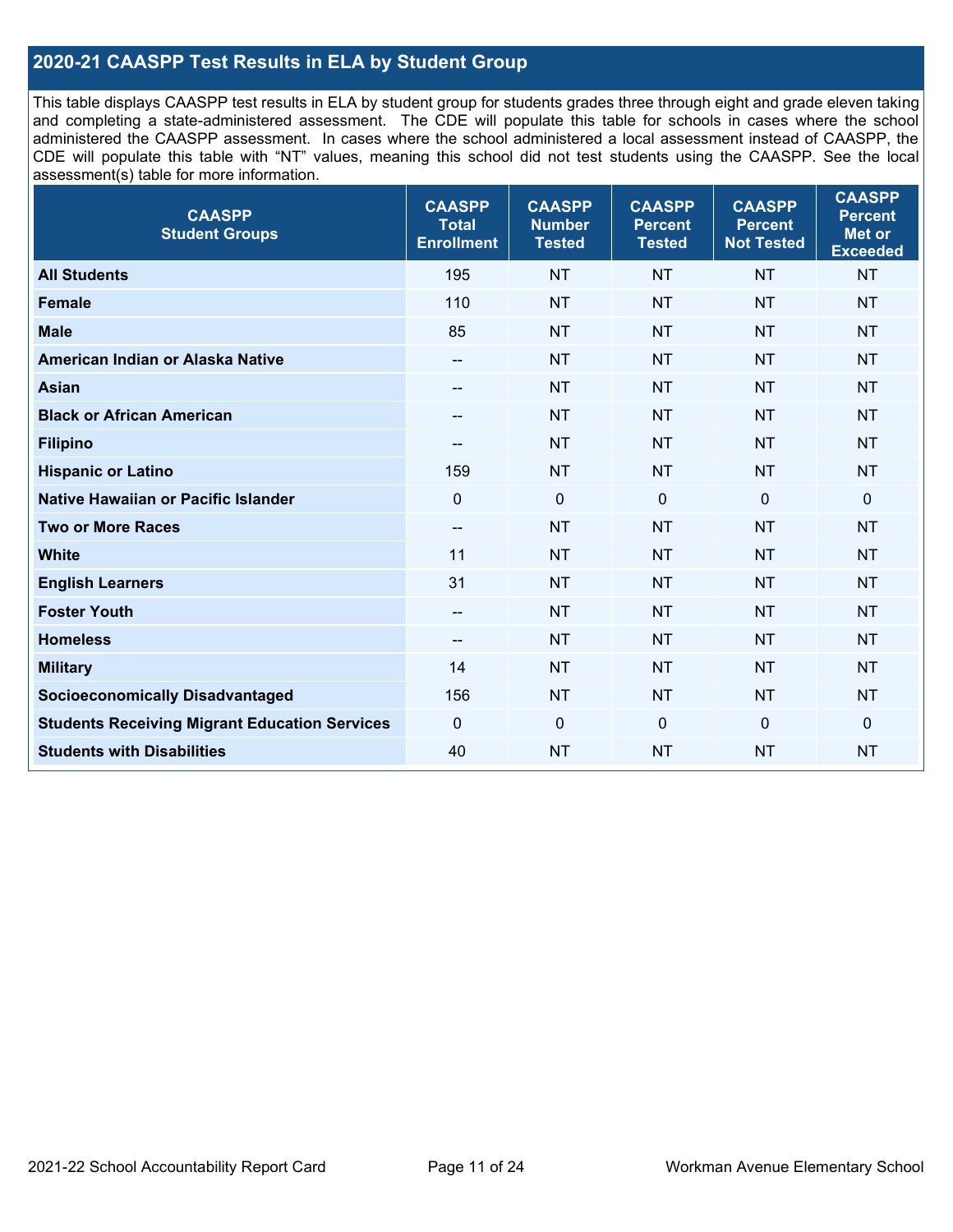# **2020-21 CAASPP Test Results in Math by Student Group**

This table displays CAASPP test results in Math by student group for students grades three through eight and grade eleven taking and completing a state-administered assessment. The CDE will populate this table for schools in cases where the school administered the CAASPP assessment. In cases where the school administered a local assessment instead of CAASPP, the CDE will populate this table with "NT" values, meaning this school did not test students using the CAASPP. See the local assessment(s) table for more information.

| <b>CAASPP</b><br><b>Student Groups</b>               | <b>CAASPP</b><br><b>Total</b><br><b>Enrollment</b> | <b>CAASPP</b><br><b>Number</b><br><b>Tested</b> | <b>CAASPP</b><br><b>Percent</b><br><b>Tested</b> | <b>CAASPP</b><br><b>Percent</b><br><b>Not Tested</b> | <b>CAASPP</b><br><b>Percent</b><br><b>Met or</b><br><b>Exceeded</b> |
|------------------------------------------------------|----------------------------------------------------|-------------------------------------------------|--------------------------------------------------|------------------------------------------------------|---------------------------------------------------------------------|
| <b>All Students</b>                                  | 195                                                | <b>NT</b>                                       | <b>NT</b>                                        | <b>NT</b>                                            | <b>NT</b>                                                           |
| <b>Female</b>                                        | 110                                                | <b>NT</b>                                       | <b>NT</b>                                        | <b>NT</b>                                            | <b>NT</b>                                                           |
| <b>Male</b>                                          | 85                                                 | <b>NT</b>                                       | <b>NT</b>                                        | <b>NT</b>                                            | <b>NT</b>                                                           |
| American Indian or Alaska Native                     | $\overline{\phantom{m}}$                           | <b>NT</b>                                       | <b>NT</b>                                        | <b>NT</b>                                            | <b>NT</b>                                                           |
| <b>Asian</b>                                         |                                                    | <b>NT</b>                                       | <b>NT</b>                                        | <b>NT</b>                                            | <b>NT</b>                                                           |
| <b>Black or African American</b>                     | $\overline{\phantom{m}}$                           | <b>NT</b>                                       | <b>NT</b>                                        | <b>NT</b>                                            | <b>NT</b>                                                           |
| <b>Filipino</b>                                      | --                                                 | <b>NT</b>                                       | <b>NT</b>                                        | <b>NT</b>                                            | <b>NT</b>                                                           |
| <b>Hispanic or Latino</b>                            | 159                                                | <b>NT</b>                                       | <b>NT</b>                                        | <b>NT</b>                                            | <b>NT</b>                                                           |
| <b>Native Hawaiian or Pacific Islander</b>           | $\mathbf 0$                                        | $\mathbf 0$                                     | $\mathbf{0}$                                     | $\mathbf 0$                                          | $\mathbf 0$                                                         |
| <b>Two or More Races</b>                             | $\overline{\phantom{a}}$                           | <b>NT</b>                                       | <b>NT</b>                                        | <b>NT</b>                                            | <b>NT</b>                                                           |
| <b>White</b>                                         | 11                                                 | <b>NT</b>                                       | <b>NT</b>                                        | <b>NT</b>                                            | <b>NT</b>                                                           |
| <b>English Learners</b>                              | 31                                                 | <b>NT</b>                                       | <b>NT</b>                                        | <b>NT</b>                                            | <b>NT</b>                                                           |
| <b>Foster Youth</b>                                  | $\overline{\phantom{m}}$                           | <b>NT</b>                                       | <b>NT</b>                                        | <b>NT</b>                                            | <b>NT</b>                                                           |
| <b>Homeless</b>                                      | $\hspace{0.05cm}$ – $\hspace{0.05cm}$              | <b>NT</b>                                       | <b>NT</b>                                        | <b>NT</b>                                            | <b>NT</b>                                                           |
| <b>Military</b>                                      | 14                                                 | <b>NT</b>                                       | <b>NT</b>                                        | <b>NT</b>                                            | <b>NT</b>                                                           |
| <b>Socioeconomically Disadvantaged</b>               | 156                                                | <b>NT</b>                                       | <b>NT</b>                                        | <b>NT</b>                                            | <b>NT</b>                                                           |
| <b>Students Receiving Migrant Education Services</b> | $\mathbf{0}$                                       | $\mathbf 0$                                     | $\mathbf 0$                                      | 0                                                    | $\mathbf 0$                                                         |
| <b>Students with Disabilities</b>                    | 40                                                 | <b>NT</b>                                       | <b>NT</b>                                        | <b>NT</b>                                            | <b>NT</b>                                                           |

### **2020-21 Local Assessment Test Results in ELA by Student Group**

This table displays Local Assessment test results in ELA by student group for students grades three through eight and grade eleven. LEAs/schools will populate this table for schools in cases where the school administered a local assessment. In cases where the school administered the CAASPP assessment, LEAs/schools will populate this table with "N/A" values in all cells, meaning this table is Not Applicable for this school.

| <i>i-Ready Reading/Math</i><br><b>Student Groups</b> | i-Ready<br>h<br><b>Total</b><br><b>Enrollment</b> | i-Ready<br>Reading/Mat Reading/Mat Reading/Mat Reading/Mat<br>h<br><b>Number</b><br><b>Tested</b> | i-Ready<br>n<br><b>Percent</b><br><b>Tested</b> | i-Ready<br>h<br><b>Percent</b><br><b>Not Tested</b> | <i>i-Ready</i><br><b>Reading/Mat</b><br><b>Percent</b><br>At or Above<br><b>Grade Level</b> |
|------------------------------------------------------|---------------------------------------------------|---------------------------------------------------------------------------------------------------|-------------------------------------------------|-----------------------------------------------------|---------------------------------------------------------------------------------------------|
| <b>All Students</b>                                  | 200                                               | 196                                                                                               | 98                                              | 2                                                   | 46.94                                                                                       |
| <b>Female</b>                                        | 112                                               | 110                                                                                               | 98.21                                           | 1.79                                                | 50.9                                                                                        |
| <b>Male</b>                                          | 88                                                | 86                                                                                                | 97.73                                           | 2.27                                                | 41.86                                                                                       |
| American Indian or Alaska Native                     |                                                   | 1                                                                                                 | 100                                             | $\mathbf 0$                                         | 100                                                                                         |

2021-22 School Accountability Report Card Page 12 of 24 Workman Avenue Elementary School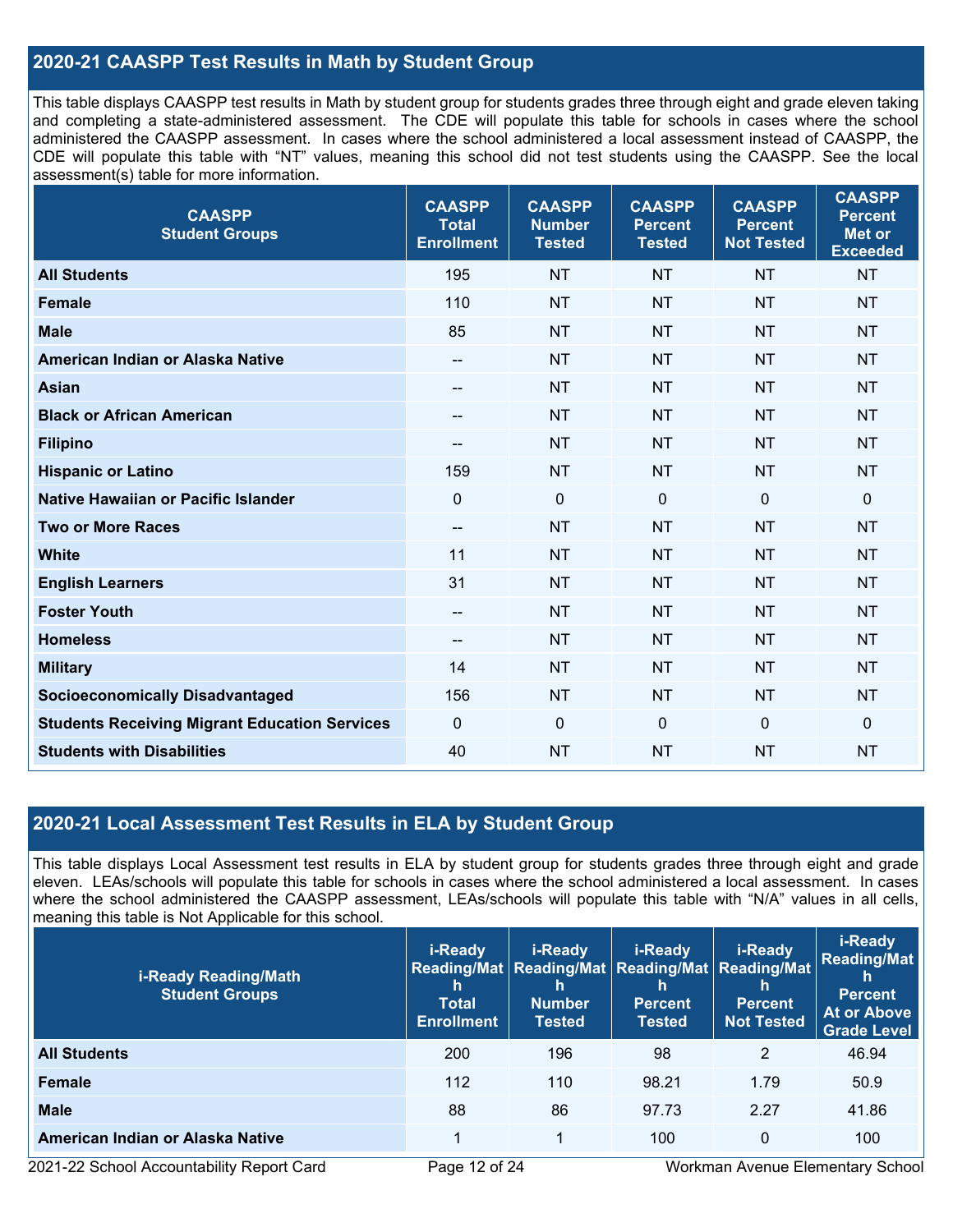| <b>Asian</b>                                                                               | 8   | 8              | 100   | 0            | 62.5        |
|--------------------------------------------------------------------------------------------|-----|----------------|-------|--------------|-------------|
| <b>Black or African American</b>                                                           | 7   | $\overline{7}$ | 100   | $\mathbf 0$  | 57.14       |
| <b>Filipino</b>                                                                            | 9   | 9              | 100   | $\mathbf 0$  | 88.89       |
| <b>Hispanic or Latino</b>                                                                  | 164 | 161            | 98.17 | 1.83         | 42.24       |
| Native Hawaiian or Pacific Islander                                                        | N/A | N/A            | N/A   | N/A          | N/A         |
| <b>Two or More Races</b>                                                                   | 11  | 11             | 100   | $\mathbf{0}$ | 54.55       |
| <b>White</b>                                                                               | 11  | 10             | 90.9  | 9.1          | 60          |
| <b>English Learners</b>                                                                    | 32  | 30             | 93.75 | 6.25         | $\mathbf 0$ |
| <b>Foster Youth</b>                                                                        | N/A | N/A            | N/A   | N/A          | N/A         |
| <b>Homeless</b>                                                                            | 3   | 3              | 100   | $\mathbf{0}$ | $\mathbf 0$ |
| <b>Military</b>                                                                            | 15  | 15             | 100   | $\mathbf 0$  | 20          |
| <b>Socioeconomically Disadvantaged</b>                                                     | 167 | 164            | 98.2  | 1.8          | 40.24       |
| <b>Students Receiving Migrant Education Services</b>                                       | N/A | N/A            | N/A   | N/A          | N/A         |
| <b>Students with Disabilities</b>                                                          | 38  | 38             | 100   | 0            | 21.05       |
| *At or above the grade-level standard in the context of the local assessment administered. |     |                |       |              |             |

# **2020-21 Local Assessment Test Results in Math by Student Group**

This table displays Local Assessment test results in Math by student group for students grades three through eight and grade eleven. LEAs/schools will populate this table for schools in cases where the school administered a local assessment. In cases where the school administered the CAASPP assessment, LEAs/schools will populate this table with "N/A" values in all cells, meaning this table is Not Applicable for this school.

| <b>i-Ready Reading/Math</b><br><b>Student Groups</b> | i-Ready<br>$\mathsf{h}$<br><b>Total</b><br><b>Enrollment</b> | i-Ready<br>Reading/Mat   Reading/Mat   Reading/Mat  <br>$\mathsf{h}$<br><b>Number</b><br><b>Tested</b> | i-Ready<br>h<br><b>Percent</b><br><b>Tested</b> | i-Ready<br><b>Reading/Mat</b><br>$\mathsf{h}$<br><b>Percent</b><br><b>Not Tested</b> | i-Ready<br><b>Reading/Mat</b><br>h<br><b>Percent</b><br><b>At or Above</b><br><b>Grade Level</b> |
|------------------------------------------------------|--------------------------------------------------------------|--------------------------------------------------------------------------------------------------------|-------------------------------------------------|--------------------------------------------------------------------------------------|--------------------------------------------------------------------------------------------------|
| <b>All Students</b>                                  | 200                                                          | 195                                                                                                    | 97.5                                            | 2.5                                                                                  | 24.62                                                                                            |
| <b>Female</b>                                        | 112                                                          | 110                                                                                                    | 98.21                                           | 1.79                                                                                 | 20.91                                                                                            |
| <b>Male</b>                                          | 88                                                           | 85                                                                                                     | 96.59                                           | 3.41                                                                                 | 29.41                                                                                            |
| American Indian or Alaska Native                     | 1                                                            | 1                                                                                                      | 100                                             | 0                                                                                    | 100                                                                                              |
| <b>Asian</b>                                         | 8                                                            | 8                                                                                                      | 100                                             | 0                                                                                    | 62.5                                                                                             |
| <b>Black or African American</b>                     | $\overline{7}$                                               | 7                                                                                                      | 100                                             | $\mathbf 0$                                                                          | 14.29                                                                                            |
| <b>Filipino</b>                                      | 9                                                            | 9                                                                                                      | 100                                             | 0                                                                                    | 88.89                                                                                            |
| <b>Hispanic or Latino</b>                            | 164                                                          | 160                                                                                                    | 97.56                                           | 2.44                                                                                 | 20                                                                                               |
| Native Hawaiian or Pacific Islander                  | N/A                                                          | N/A                                                                                                    | N/A                                             | N/A                                                                                  | N/A                                                                                              |
| <b>Two or More Races</b>                             | 11                                                           | 11                                                                                                     | 100                                             | $\Omega$                                                                             | 27.27                                                                                            |
| <b>White</b>                                         | 11                                                           | 10                                                                                                     | 90.9                                            | 9.1                                                                                  | 20                                                                                               |
| <b>English Learners</b>                              | 32                                                           | 30                                                                                                     | 93.75                                           | 6.25                                                                                 | 0                                                                                                |
| <b>Foster Youth</b>                                  | N/A                                                          | N/A                                                                                                    | N/A                                             | N/A                                                                                  | N/A                                                                                              |
| <b>Homeless</b>                                      | 3                                                            | 3                                                                                                      | 100                                             | 0                                                                                    | 0                                                                                                |
| <b>Military</b>                                      | 15                                                           | 14                                                                                                     | 93.33                                           | 6.67                                                                                 | 0                                                                                                |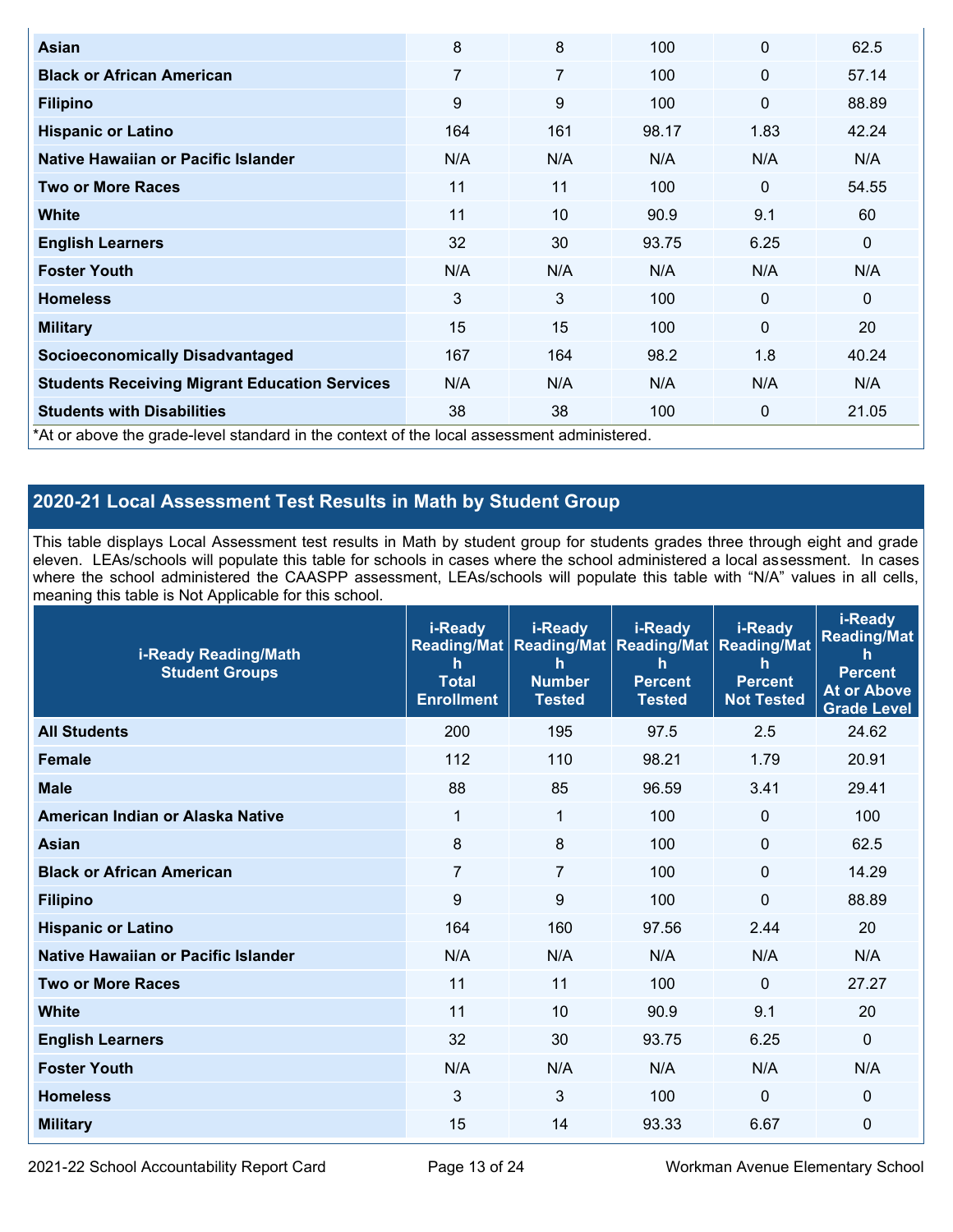| <b>Socioeconomically Disadvantaged</b>               | 167 | 163 | 97.6  | 2.4  | 17.79 |
|------------------------------------------------------|-----|-----|-------|------|-------|
| <b>Students Receiving Migrant Education Services</b> | N/A | N/A | N/A   | N/A  | N/A   |
| <b>Students with Disabilities</b>                    | 38  | 37  | 97.37 | 2.63 | 13.51 |

\*At or above the grade-level standard in the context of the local assessment administered.

# **CAASPP Test Results in Science for All Students**

This table displays the percentage of all students grades five, eight, and High School meeting or exceeding the State Standard.

The 2019-2020 data cells with N/A values indicate that the 2019-2020 data are not available due to the COVID-19 pandemic and resulting summative testing suspension. The Executive Order N-30-20 was issued which waived the assessment, accountability, and reporting requirements for the 2019-2020 school year.

For any 2020-2021 data cells with N/T values indicate that this school did not test students using the CAASPP Science.

| Subject                                         | <b>School</b> | <b>School</b> | <b>District</b> | <b>District</b> | <b>State</b> | <b>State</b> |
|-------------------------------------------------|---------------|---------------|-----------------|-----------------|--------------|--------------|
|                                                 | 2019-20       | 2020-21       | 2019-20         | 2020-21         | 2019-20      | 2020-21      |
| <b>Science</b><br>(grades 5, 8 and high school) | N/A           | ΝT            | N/A             | NT              | N/A          | 28.72        |

# **2020-21 CAASPP Test Results in Science by Student Group**

This table displays CAASPP test results in Science by student group for students grades five, eight, and High School. For any data cells with N/T values indicate that this school did not test students using the CAASPP Science.

| <b>Student Group</b>                                 | <b>Total</b><br><b>Enrollment</b> | <b>Number</b><br><b>Tested</b> | <b>Percent</b><br><b>Tested</b> | <b>Percent</b><br><b>Not Tested</b> | <b>Percent</b><br><b>Met or</b><br><b>Exceeded</b> |
|------------------------------------------------------|-----------------------------------|--------------------------------|---------------------------------|-------------------------------------|----------------------------------------------------|
| <b>All Students</b>                                  | 74                                | <b>NT</b>                      | <b>NT</b>                       | <b>NT</b>                           | <b>NT</b>                                          |
| <b>Female</b>                                        | 46                                | <b>NT</b>                      | <b>NT</b>                       |                                     |                                                    |
| <b>Male</b>                                          | 28                                | <b>NT</b>                      | <b>NT</b>                       |                                     |                                                    |
| American Indian or Alaska Native                     | --                                | <b>NT</b>                      | <b>NT</b>                       | <b>NT</b>                           | <b>NT</b>                                          |
| <b>Asian</b>                                         | --                                | <b>NT</b>                      | <b>NT</b>                       | <b>NT</b>                           | <b>NT</b>                                          |
| <b>Black or African American</b>                     | $-$                               | <b>NT</b>                      | <b>NT</b>                       | <b>NT</b>                           | <b>NT</b>                                          |
| <b>Filipino</b>                                      | --                                | <b>NT</b>                      | <b>NT</b>                       | <b>NT</b>                           | <b>NT</b>                                          |
| <b>Hispanic or Latino</b>                            | 59                                | <b>NT</b>                      | <b>NT</b>                       | <b>NT</b>                           | <b>NT</b>                                          |
| Native Hawaiian or Pacific Islander                  | $\mathbf 0$                       | $\mathbf 0$                    | 0                               | $\mathbf 0$                         | $\mathbf 0$                                        |
| <b>Two or More Races</b>                             | $\Omega$                          | $\mathbf 0$                    | $\mathbf{0}$                    | $\mathbf 0$                         | $\mathbf 0$                                        |
| <b>White</b>                                         | --                                | <b>NT</b>                      | <b>NT</b>                       | <b>NT</b>                           | <b>NT</b>                                          |
| <b>English Learners</b>                              | 12                                | <b>NT</b>                      | <b>NT</b>                       | <b>NT</b>                           | <b>NT</b>                                          |
| <b>Foster Youth</b>                                  | $\mathbf 0$                       | $\mathbf 0$                    | $\mathbf 0$                     | $\mathbf 0$                         | $\mathbf 0$                                        |
| <b>Homeless</b>                                      | $\overline{\phantom{a}}$          | <b>NT</b>                      | <b>NT</b>                       | <b>NT</b>                           | <b>NT</b>                                          |
| <b>Military</b>                                      | --                                | <b>NT</b>                      | <b>NT</b>                       | <b>NT</b>                           | <b>NT</b>                                          |
| <b>Socioeconomically Disadvantaged</b>               | 58                                | <b>NT</b>                      | <b>NT</b>                       | <b>NT</b>                           | <b>NT</b>                                          |
| <b>Students Receiving Migrant Education Services</b> | $\mathbf 0$                       | $\mathbf 0$                    | $\Omega$                        | $\mathbf 0$                         | $\mathbf 0$                                        |
| <b>Students with Disabilities</b>                    | 13                                | <b>NT</b>                      | <b>NT</b>                       | <b>NT</b>                           | <b>NT</b>                                          |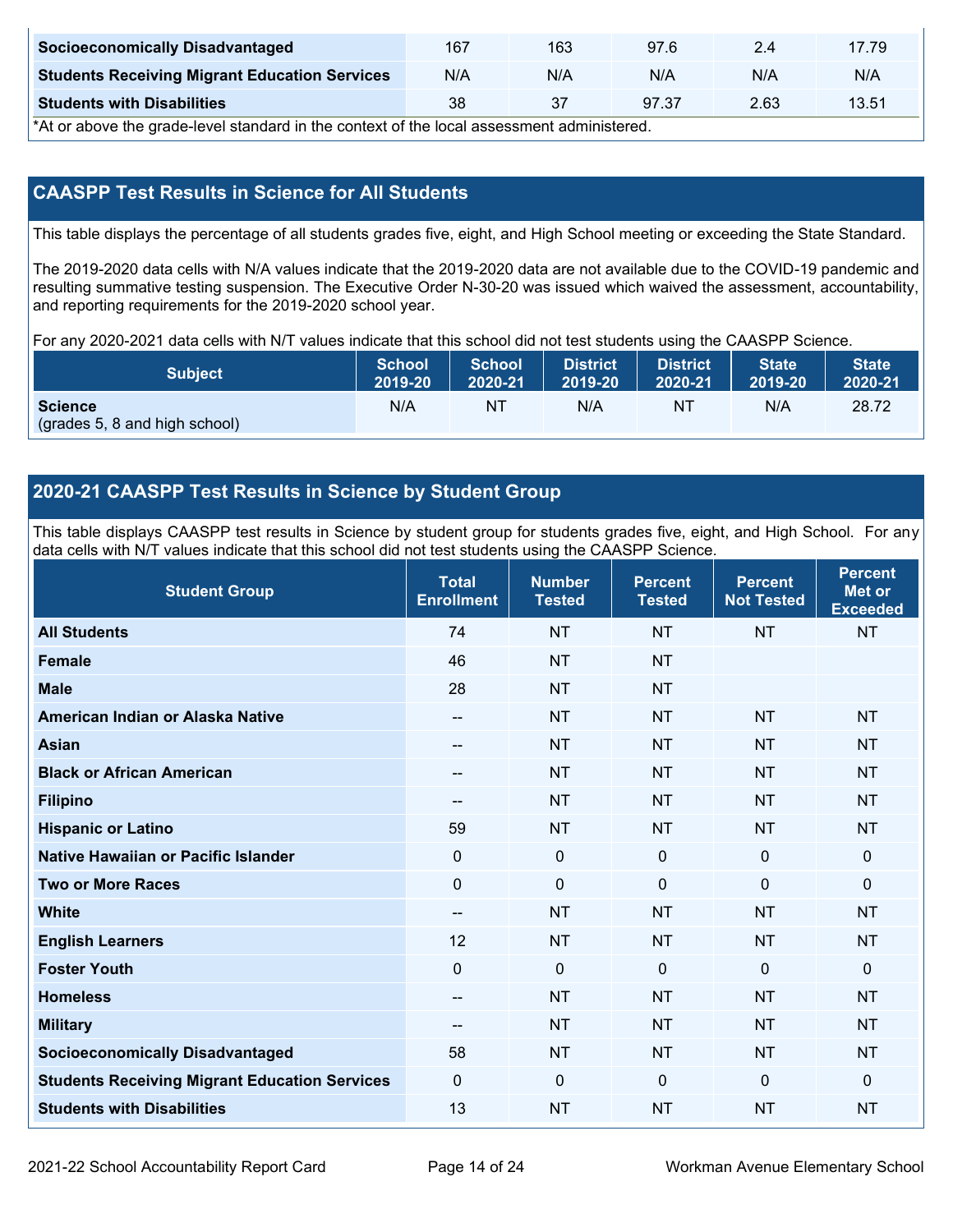# **B. Pupil Outcomes State Priority: Other Pupil Outcomes**

The SARC provides the following information relevant to the State priority: Other Pupil Outcomes (Priority 8): Pupil outcomes in the subject area of physical education.

### **2020-21 California Physical Fitness Test Results**

Due to the COVID-19 crisis, the Physical Fitness Test was suspended during the 2020-2021 school year and therefore no data are reported and each cell in this table is populated with "N/A."

| <b>Grade Level</b> | <b>Four of Six Fitness Standards</b> | <b>Five of Six Fitness Standards</b> | Percentage of Students Meeting   Percentage of Students Meeting   Percentage of Students Meeting  <br><b>Six of Six Fitness Standards</b> |
|--------------------|--------------------------------------|--------------------------------------|-------------------------------------------------------------------------------------------------------------------------------------------|
| Grade 5            | N/A                                  | N/A                                  | N/A                                                                                                                                       |
| Grade 7            | N/A                                  | N/A                                  | N/A                                                                                                                                       |
| Grade 9            | N/A                                  | N/A                                  | N/A                                                                                                                                       |

# **C. Engagement State Priority: Parental Involvement**

The SARC provides the following information relevant to the State priority: Parental Involvement (Priority 3): Efforts the school district makes to seek parent input in making decisions regarding the school district and at each school site.

### **2021-22 Opportunities for Parental Involvement**

Parents and the community are very supportive of the educational program at Workman Avenue Elementary School. Parents volunteer daily to work in the classroom reading with students and helping the teacher to prepare materials. Workman has a very active PTA. Our PTA supports field trips and assemblies for Workman students. In addition, they sponsor family nights and book fairs. Our PTA is also very supportive of our college readiness efforts. This year, Workman has reached 100% PTA membership.

Numerous programs and activities are enriched by the generous contributions made by groups and organizations such as: Christ Church of the Valley, Wells Fargo Bank, Bank of America, Covina Sunrise Rotary Club, Santa Anita Family Counseling, Southern California Gas Company, Target, and Verizon. The school holds many events throughout the school year in which parents and community members can get involved. These events include 100 day celebration, Dr. Seuss Family Literacy Night, Band and Choir Recitals, PTA meetings, volunteering in the classroom, Back-to-School Night, and Family Reading Night.

Workman Avenue Elementary School actively seeks out parental involvement and encourages membership on our School Site Council, PTA Board, English Language Advisory Committee, and Gifted and Talented Advisory Committee.

Parents who wish to participate in Workman Avenue Elementary School's leadership teams, school committees, school activities, or become volunteers may contact school office personnel at (626) 974-4900.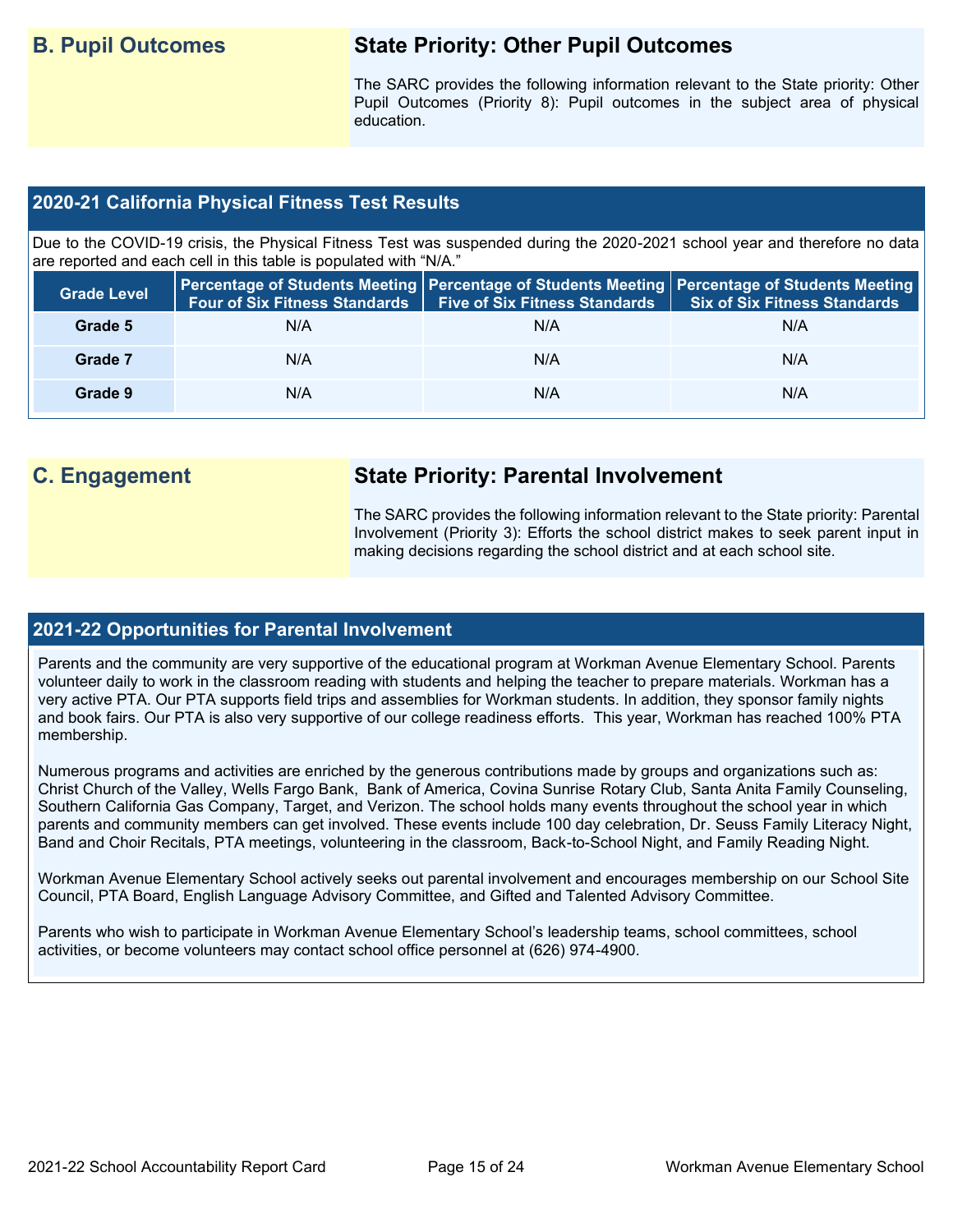# **2020-21 Chronic Absenteeism by Student Group**

| <b>Student Group</b>                                 | <b>Cumulative</b><br><b>Enrollment</b> | <b>Chronic</b><br><b>Absenteeism</b><br><b>Eligible Enrollment</b> | <b>Chronic</b><br><b>Absenteeism</b><br><b>Count</b> | <b>Chronic</b><br><b>Absenteeism</b><br><b>Rate</b> |
|------------------------------------------------------|----------------------------------------|--------------------------------------------------------------------|------------------------------------------------------|-----------------------------------------------------|
| <b>All Students</b>                                  | 418                                    | 407                                                                | 69                                                   | 17.0                                                |
| <b>Female</b>                                        | 214                                    | 210                                                                | 28                                                   | 13.3                                                |
| <b>Male</b>                                          | 204                                    | 197                                                                | 41                                                   | 20.8                                                |
| American Indian or Alaska Native                     | 2                                      | 2                                                                  | 1                                                    | 50.0                                                |
| <b>Asian</b>                                         | 15                                     | 13                                                                 | $\overline{2}$                                       | 15.4                                                |
| <b>Black or African American</b>                     | 15                                     | 15                                                                 | $\overline{4}$                                       | 26.7                                                |
| <b>Filipino</b>                                      | 14                                     | 14                                                                 | $\mathbf{0}$                                         | 0.0                                                 |
| <b>Hispanic or Latino</b>                            | 337                                    | 331                                                                | 55                                                   | 16.6                                                |
| Native Hawaiian or Pacific Islander                  | $\overline{2}$                         | $\overline{2}$                                                     | $\mathbf 0$                                          | 0.0                                                 |
| <b>Two or More Races</b>                             | 6                                      | 6                                                                  | 2                                                    | 33.3                                                |
| <b>White</b>                                         | 25                                     | 22                                                                 | 5                                                    | 22.7                                                |
| <b>English Learners</b>                              | 75                                     | 72                                                                 | 12                                                   | 16.7                                                |
| <b>Foster Youth</b>                                  | $\overline{2}$                         | $\overline{2}$                                                     | $\mathbf{0}$                                         | 0.0                                                 |
| <b>Homeless</b>                                      | 6                                      | 6                                                                  | 1                                                    | 16.7                                                |
| <b>Socioeconomically Disadvantaged</b>               | 332                                    | 325                                                                | 64                                                   | 19.7                                                |
| <b>Students Receiving Migrant Education Services</b> | $\mathbf{0}$                           | $\mathbf 0$                                                        | $\mathbf{0}$                                         | 0.0                                                 |
| <b>Students with Disabilities</b>                    | 83                                     | 78                                                                 | 19                                                   | 24.4                                                |

# **C. Engagement State Priority: School Climate**

The SARC provides the following information relevant to the State priority: School Climate (Priority 6):

- Pupil suspension rates;
- Pupil expulsion rates; and
- Other local measures on the sense of safety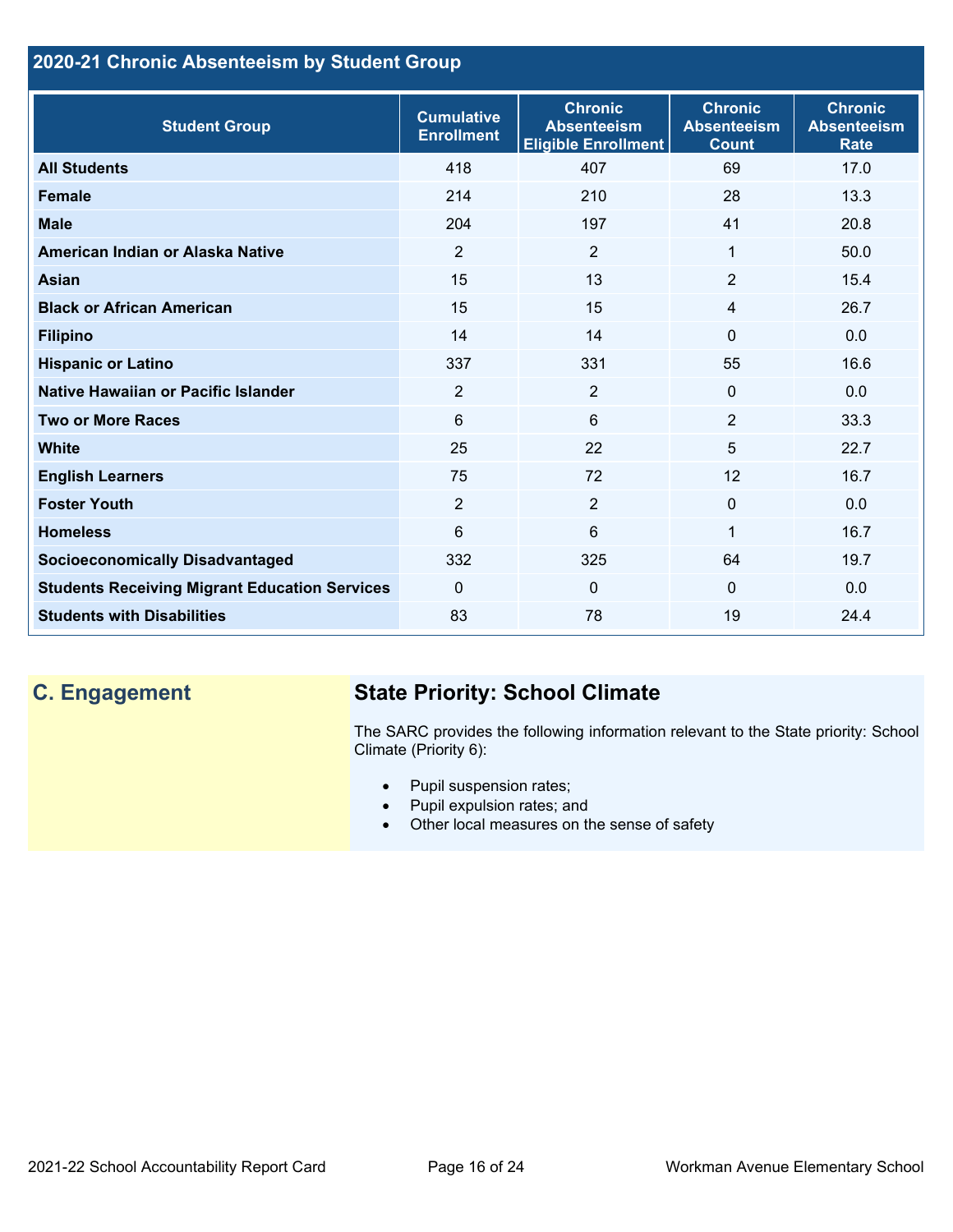### **Suspensions and Expulsions**

This table displays suspensions and expulsions data collected between July through June, each full school year respectively. Data collected during the 2020-21 school year may not be comparable to earlier years of this collection due to differences in learning mode instruction in response to the COVID-19 pandemic.

| <b>Subject</b>     | <b>School</b><br>2018-19 | <b>School</b><br>2020-21 | <b>District</b><br>2018-19 | <b>District</b><br>2020-21 | <b>State</b><br>2018-19 | <b>State</b><br>2020-21 |
|--------------------|--------------------------|--------------------------|----------------------------|----------------------------|-------------------------|-------------------------|
| <b>Suspensions</b> | 0.41                     | 0.00                     | 2.25                       | 0.06                       | 3.47                    | 0.20                    |
| <b>Expulsions</b>  | 0.00                     | 0.00                     | 0.09                       | 0.00                       | 0.08                    | 0.00                    |

This table displays suspensions and expulsions data collected between July through February, partial school year due to the COVID-19 pandemic. The 2019-2020 suspensions and expulsions rate data are not comparable to other year data because the 2019-2020 school year is a partial school year due to the COVID-19 crisis. As such, it would be inappropriate to make any comparisons in rates of suspensions and expulsions in the 2019-2020 school year compared to other school years.

| <b>Subject</b>     | <b>School</b><br>2019-20 | <b>District</b><br>2019-20 | <b>State</b><br>2019-20 |
|--------------------|--------------------------|----------------------------|-------------------------|
| <b>Suspensions</b> | 0.45                     | 1.43                       | 2.45                    |
| <b>Expulsions</b>  | 0.00                     | 0.03                       | 0.05                    |

### **2020-21 Suspensions and Expulsions by Student Group**

| <b>Student Group</b>                                 | <b>Suspensions Rate</b> | <b>Expulsions Rate</b> |
|------------------------------------------------------|-------------------------|------------------------|
| <b>All Students</b>                                  | 0.00                    | 0.00                   |
| <b>Female</b>                                        | 0.00                    | 0.00                   |
| <b>Male</b>                                          | 0.00                    | 0.00                   |
| American Indian or Alaska Native                     | 0.00                    | 0.00                   |
| <b>Asian</b>                                         | 0.00                    | 0.00                   |
| <b>Black or African American</b>                     | 0.00                    | 0.00                   |
| <b>Filipino</b>                                      | 0.00                    | 0.00                   |
| <b>Hispanic or Latino</b>                            | 0.00                    | 0.00                   |
| Native Hawaiian or Pacific Islander                  | 0.00                    | 0.00                   |
| <b>Two or More Races</b>                             | 0.00                    | 0.00                   |
| <b>White</b>                                         | 0.00                    | 0.00                   |
| <b>English Learners</b>                              | 0.00                    | 0.00                   |
| <b>Foster Youth</b>                                  | 0.00                    | 0.00                   |
| <b>Homeless</b>                                      | 0.00                    | 0.00                   |
| <b>Socioeconomically Disadvantaged</b>               | 0.00                    | 0.00                   |
| <b>Students Receiving Migrant Education Services</b> | 0.00                    | 0.00                   |
| <b>Students with Disabilities</b>                    | 0.00                    | 0.00                   |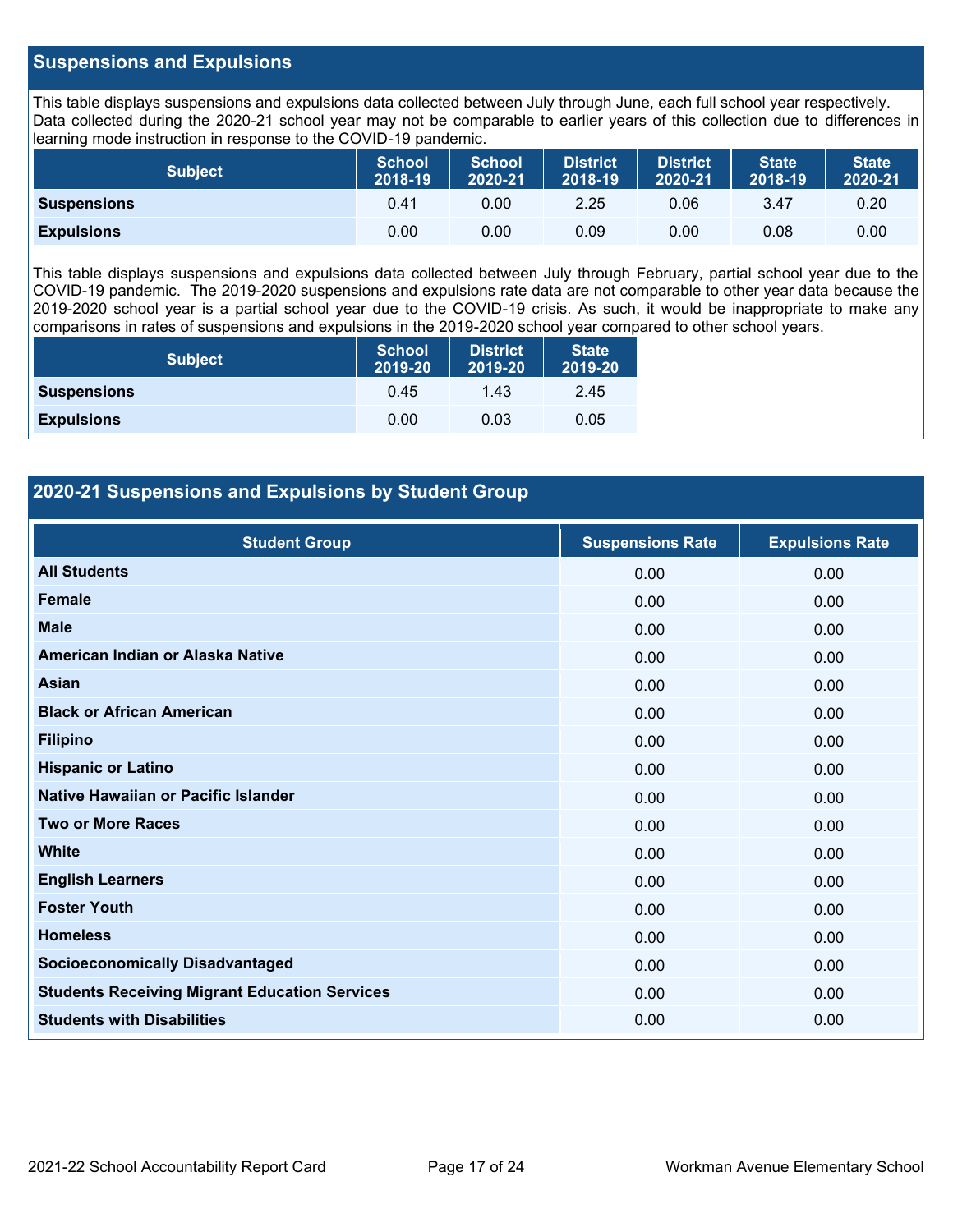### **2021-22 School Safety Plan**

Safety of students and staff is a primary concern at every school throughout the District. Each school complies with laws, rules, and regulations pertaining to hazardous materials and state earthquake standards. The school's disaster preparedness plan includes steps for ensuring student and staff safety during a disaster. Fire and disaster drills are conducted regularly throughout the school year. Each school annually participates in the "Great California ShakeOut". The school's Safe School Plans are reviewed annually by a law enforcement officer (usually our School Resource Officers from West Covina and Covina Police Departments). The document is "fluid" and updates are completed as needed. For example, updates are completed if a school discipline policy is added or modified, changes are made to the campus map, additions and/or modifications are made to the telephone trees, etc. All visitors must check in at the school office and wear a visitor badge while on school grounds. During lunch, recesses, and before and after school, staff members supervise students and school grounds, including the cafeteria and playgrounds, to ensure a safe and orderly environment. The Comprehensive School Safety Plan was developed by administrators, other school staff members, and Los Angeles County Office of Education staff members. It is reviewed, approved, and evaluated by the School Site Council in cooperation with local law enforcement in order to comply with Senate Bill 187 of 1997. The plan provides students and staff a means to ensure a safe and orderly learning environment. Components of the Comprehensive School Safety Plan include the following: child abuse reporting procedures, teacher notification of dangerous pupil procedures, disaster response procedures, procedures for safe ingress and egress from school, sexual harassment policy, and suspension and expulsion policies. The plan is reviewed annually with school staff. An updated copy is available to the public at the school and District Office.

# **D. Other SARC Information Information Required in the SARC**

The information in this section is required to be in the SARC but is not included in the state priorities for LCFF.

### **2018-19 Elementary Average Class Size and Class Size Distribution**

This table displays the 2018-19 average class size and class size distribution. The columns titled "Number of Classes" indicates how many classes fall into each size category (a range of total students per class). The "Other" category is for multigrade level classes.

| <b>Grade Level</b> | <b>Average</b><br><b>Class Size</b> | <b>1-20 Students</b> | Number of Classes with   Number of Classes with  <br>21-32 Students | <b>Number of Classes with</b><br>33+ Students |
|--------------------|-------------------------------------|----------------------|---------------------------------------------------------------------|-----------------------------------------------|
| K                  | 24                                  |                      |                                                                     |                                               |
|                    | 20                                  |                      |                                                                     |                                               |
|                    | 19                                  |                      |                                                                     |                                               |
|                    | 19                                  |                      |                                                                     |                                               |
|                    | 34                                  |                      |                                                                     |                                               |
|                    | 24                                  |                      |                                                                     |                                               |
|                    |                                     |                      |                                                                     |                                               |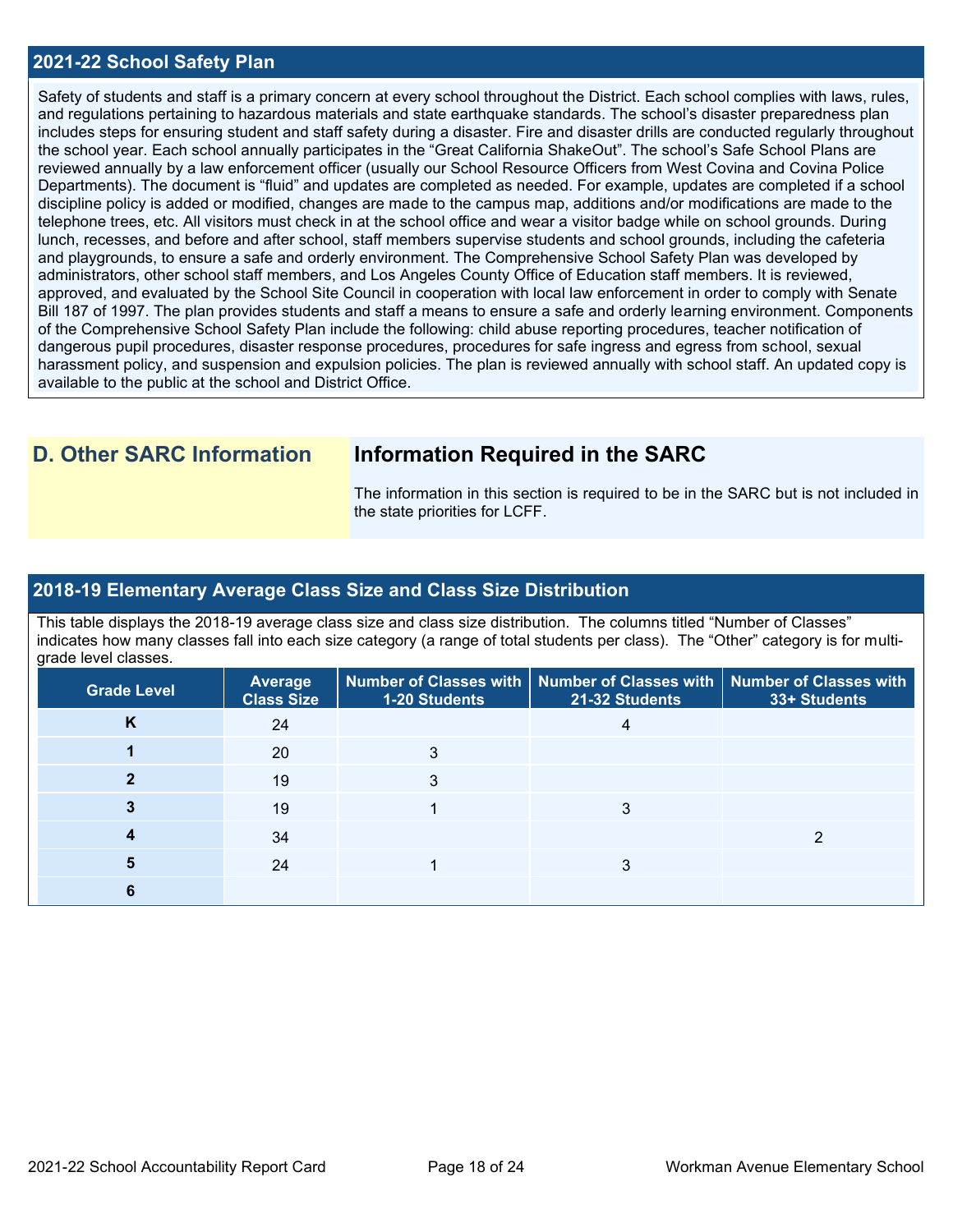### **2019-20 Elementary Average Class Size and Class Size Distribution**

This table displays the 2019-20 average class size and class size distribution. The columns titled "Number of Classes" indicates how many classes fall into each size category (a range of total students per class). The "Other" category is for multi-grade level classes.

| <b>Grade Level</b> | <b>Average</b><br><b>Class Size</b> | 1-20 Students | Number of Classes with   Number of Classes with   Number of Classes with<br>21-32 Students | 33+ Students |
|--------------------|-------------------------------------|---------------|--------------------------------------------------------------------------------------------|--------------|
| K                  | 21                                  |               | 3                                                                                          |              |
|                    | 28                                  |               |                                                                                            |              |
|                    | 38                                  |               |                                                                                            |              |
|                    | 23                                  |               | ≘                                                                                          |              |
|                    | 52                                  |               |                                                                                            |              |
| 5.                 | 34                                  |               |                                                                                            |              |
| 6                  |                                     |               |                                                                                            |              |
| <b>Other</b>       | 14                                  |               |                                                                                            |              |

### **2020-21 Elementary Average Class Size and Class Size Distribution**

This table displays the 2020-21 average class size and class size distribution. The columns titled "Number of Classes" indicates how many classes fall into each size category (a range of total students per class). The "Other" category is for multi-grade level classes.

| <b>Grade Level</b> | <b>Average</b><br><b>Class Size</b> | 1-20 Students | Number of Classes with   Number of Classes with   Number of Classes with<br>21-32 Students | 33+ Students |
|--------------------|-------------------------------------|---------------|--------------------------------------------------------------------------------------------|--------------|
| K                  | 16                                  | 4             |                                                                                            |              |
|                    | 24                                  |               | 3                                                                                          |              |
| 2                  | 17                                  |               | $\overline{2}$                                                                             |              |
|                    | 23                                  |               | っ                                                                                          |              |
|                    | 43                                  |               |                                                                                            |              |
| 5                  | 34                                  |               |                                                                                            | ≘            |
| 6                  |                                     |               |                                                                                            |              |
| <b>Other</b>       | 17                                  |               |                                                                                            |              |

### **2020-21 Ratio of Pupils to Academic Counselor**

This table displays the ratio of pupils to Academic Counselor. One full time equivalent (FTE) equals one staff member working full time; one FTE could also represent two staff members who each work 50 percent of full time.

| <b>Title</b>                        | <b>Ratio</b> |
|-------------------------------------|--------------|
| <b>Pupils to Academic Counselor</b> |              |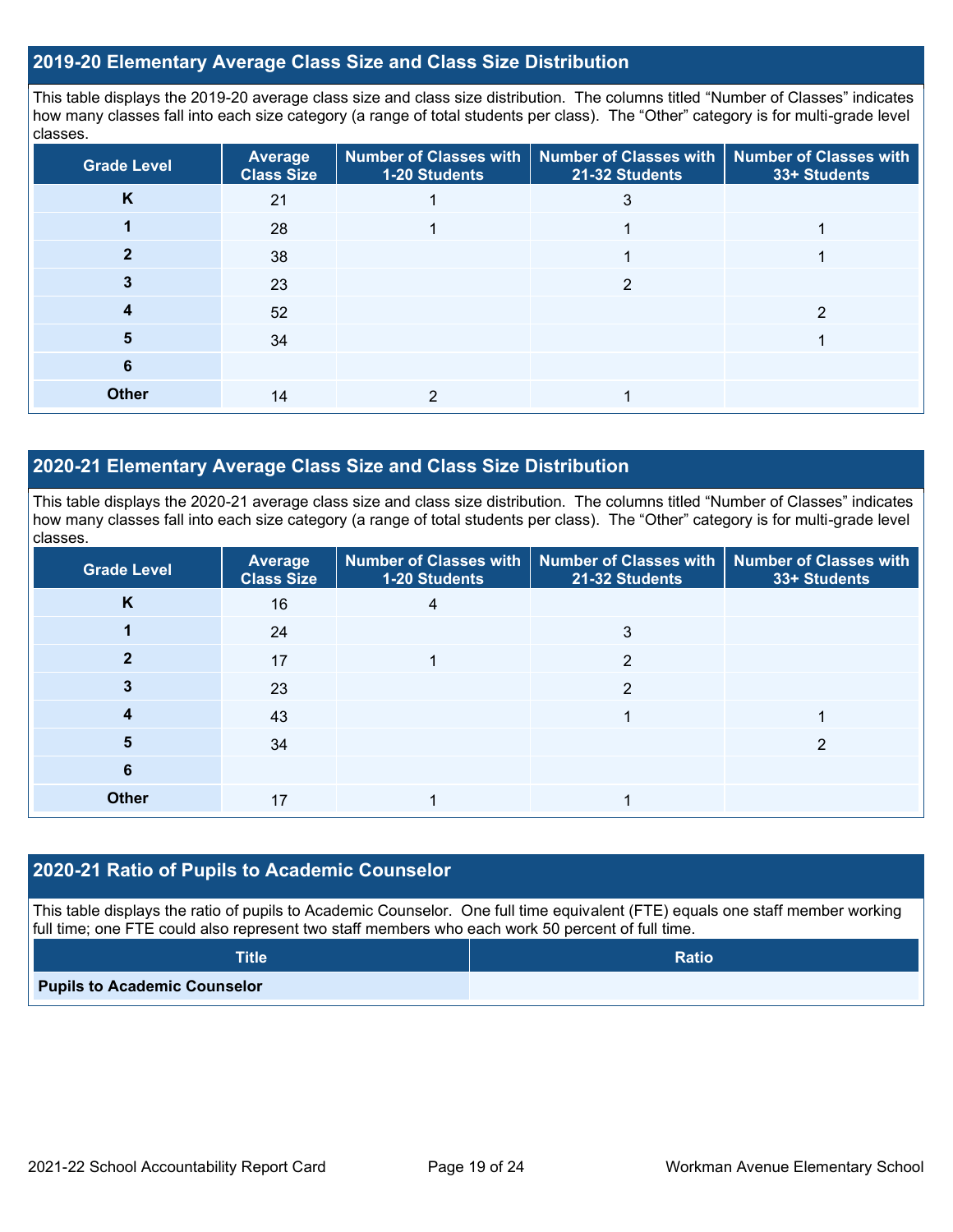### **2020-21 Student Support Services Staff**

This table displays the number of FTE support staff assigned to this school. One full time equivalent (FTE) equals one staff member working full time; one FTE could also represent two staff members who each work 50 percent of full time.

| <b>Title</b>                                                         | <b>Number of FTE Assigned to School</b> |
|----------------------------------------------------------------------|-----------------------------------------|
| <b>Counselor (Academic, Social/Behavioral or Career Development)</b> | 0                                       |
| Library Media Teacher (Librarian)                                    | 0                                       |
| Library Media Services Staff (Paraprofessional)                      | 0                                       |
| <b>Psychologist</b>                                                  |                                         |
| <b>Social Worker</b>                                                 | $\Omega$                                |
| <b>Speech/Language/Hearing Specialist</b>                            | 0.2                                     |
| <b>Resource Specialist (non-teaching)</b>                            | 0                                       |

### **2019-20 Expenditures Per Pupil and School Site Teacher Salaries**

This table displays the 2019-20 expenditures per pupil and average teach salary for this school. Cells with N/A values do not require data.

| Level                                                | <b>Total</b><br><b>Expenditures</b><br><b>Per Pupil</b> | <b>Expenditures</b><br><b>Per Pupil</b><br>(Restricted) | <b>Expenditures</b><br><b>Per Pupil</b><br>(Unrestricted) | <b>Average</b><br><b>Teacher</b><br><b>Salary</b> |
|------------------------------------------------------|---------------------------------------------------------|---------------------------------------------------------|-----------------------------------------------------------|---------------------------------------------------|
| <b>School Site</b>                                   | \$12,495                                                | \$3,483                                                 | \$9,012                                                   | \$75,920                                          |
| <b>District</b>                                      | N/A                                                     | N/A                                                     | \$9,699                                                   | \$89,740                                          |
| <b>Percent Difference - School Site and District</b> | N/A                                                     | N/A                                                     | $-7.3$                                                    | $-16.7$                                           |
| <b>State</b>                                         |                                                         |                                                         | \$8,444                                                   | \$86,376                                          |
| <b>Percent Difference - School Site and State</b>    | N/A                                                     | N/A                                                     | 6.5                                                       | $-12.9$                                           |

### **2020-21 Types of Services Funded**

In addition to State general funding, Covina-Valley Unified School District receives State and Federal categorical funding for the following special programs:

- Title I, II, III, IV
- State Compensatory Education
- Special Education
- Home-to-School Transportation
- Tobacco Use Prevention Education
- **Carl Perkins**
- Regional Occupational Program
- Elementary and Secondary School Emergency Relief II,III
- Expanded Learning Opportunities Grant

These funds are used for personnel, materials, supplies, equipment, parent involvement, and professional development to help close the achievement gap for all students. Personnel costs include Title I Intervention teachers, EL TOSA, additional counselor hours, additional hours for before/after school tutoring. Materials and supplies include supplemental programs for reading, math, and mental health.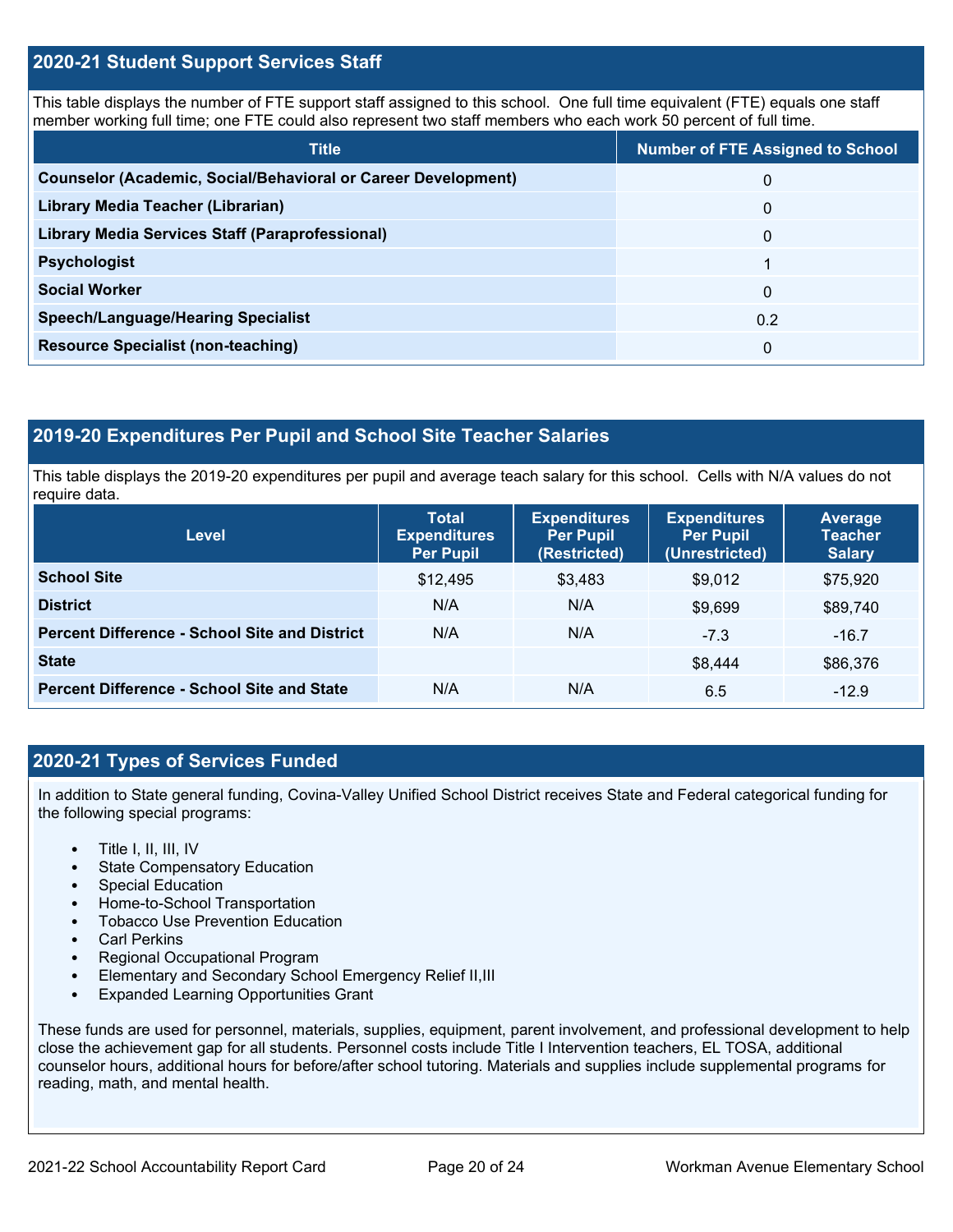### **2019-20 Teacher and Administrative Salaries**

This table displays the 2019-20 Teacher and Administrative salaries. For detailed information on salaries, see the CDE Certification Salaries & Benefits web page at [http://www.cde.ca.gov/ds/fd/cs/.](http://www.cde.ca.gov/ds/fd/cs/)

| <b>Category</b>                                      | <b>District</b><br><b>Amount</b> | <b>State Average</b><br>for Districts<br>in Same Category |
|------------------------------------------------------|----------------------------------|-----------------------------------------------------------|
| <b>Beginning Teacher Salary</b>                      | \$49,285                         | \$52,562                                                  |
| <b>Mid-Range Teacher Salary</b>                      | \$85,717                         | \$83,575                                                  |
| <b>Highest Teacher Salary</b>                        | \$106,826                        | \$104,166                                                 |
| <b>Average Principal Salary (Elementary)</b>         | \$139,793                        | \$131,875                                                 |
| <b>Average Principal Salary (Middle)</b>             | \$146,907                        | \$137,852                                                 |
| <b>Average Principal Salary (High)</b>               | \$150,137                        | \$150,626                                                 |
| <b>Superintendent Salary</b>                         | \$332,486                        | \$260,243                                                 |
| <b>Percent of Budget for Teacher Salaries</b>        | 36%                              | 34%                                                       |
| <b>Percent of Budget for Administrative Salaries</b> | 5%                               | 5%                                                        |

### **Professional Development**

Covina-Valley provides over 50 days of dedicated professional development each year. Professional development aligns with the Local Control Accountability Plan (LCAP), Common Core State Standards, student needs, and professional needs. Professional Development is provided during the school day and on modified Tuesdays.

The district provided professional development in the following areas:

- \* Lindamood-Bell (12 days)
- \* UCI Math (7 days)
- \* Principal Workshops (20 days)
- \* AVID (2 days)
- \* Illuminate DnA (2 days)
- \* Signs of Suicide (4 days)
- \* Special Education (1 day)
- \* Technology (1 day)
- $*$  6-12 Writing (2 days)

This table displays the number of school days dedicated to staff development and continuous improvement.

| <b>Subiect</b>                                                                  |     | $\sqrt{2019-20}$ 2020-21 2021-22 |
|---------------------------------------------------------------------------------|-----|----------------------------------|
| Number of school days dedicated to Staff Development and Continuous Improvement | 107 |                                  |

# **Covina-Valley Unified School District 2020-21 Local Accountability Report Card (LARC) Addendum**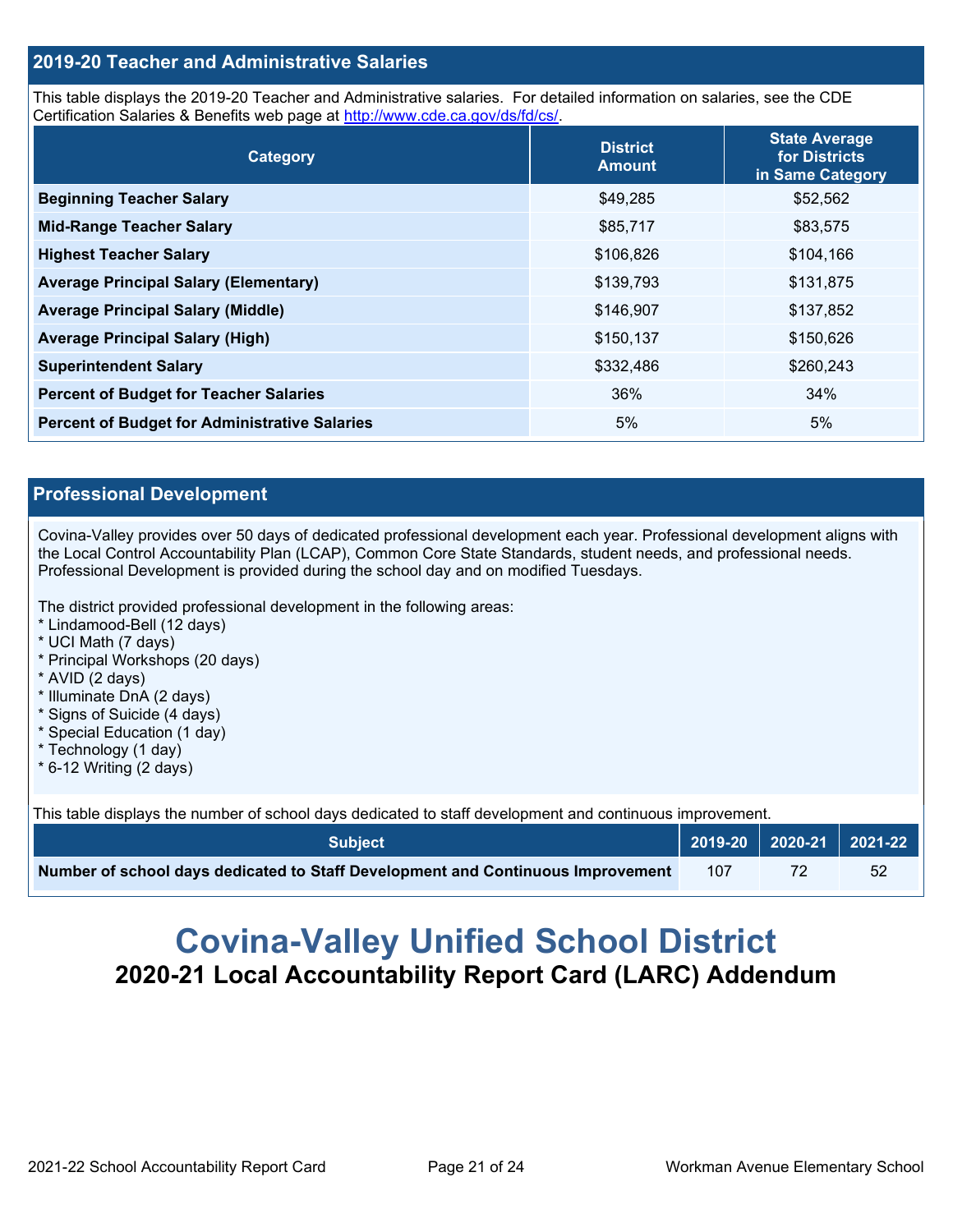# **Local Accountability Report Card (LARC) Addendum**

**2020-21 Local Accountability Report Card (LARC) Addendum Overview**



On July 14, 2021, the California State Board of Education (SBE) determined that the California Department of Education (CDE) will use the SARC as the mechanism to conduct a one-time data collection of the LEA-level aggregate test results of all school's local assessments administered during the 2020–2021 school year in order to meet the federal Every Students Succeeds Act (ESSA) reporting requirement for the Local Educational Agency Accountability Report Cards (LARCs).

Each local educational agency (LEA) is responsible for preparing and posting their annual LARC in accordance with the federal ESSA. As a courtesy, the CDE prepares and posts the LARCs on behalf of all LEAs.

Only for the 2020–2021 school year and the 2020–2021 LARCs, LEAs are required to report their aggregate local assessments test results at the LEA-level to the CDE by populating the tables below via the SARC. These data will be used to meet the LEAs' federal requirement for their LARCs. Note that it is the responsibility of the school and LEA to ensure that all student privacy and suppression rules are in place when reporting data in Tables 3 and 4 in the Addendum, as applicable.

The tables below are not part of the SBE approved 2020–2021 SARC template but rather are the mechanism by which these required data will be collected from LEAs.

For purposes of the LARC and the following tables, an LEA is defined as a school district, a county office of education, or a direct funded charter school.

| 2021-22 District Contact Information |                                       |  |  |  |
|--------------------------------------|---------------------------------------|--|--|--|
| <b>District Name</b>                 | Covina-Valley Unified School District |  |  |  |
| <b>Phone Number</b>                  | 626-974-7000                          |  |  |  |
| Superintendent                       | Elizabeth Eminhizer, Ed.D.            |  |  |  |
| <b>Email Address</b>                 | eeminhizer@c-vusd.org                 |  |  |  |
| <b>District Website Address</b>      | www.c-vusd.org                        |  |  |  |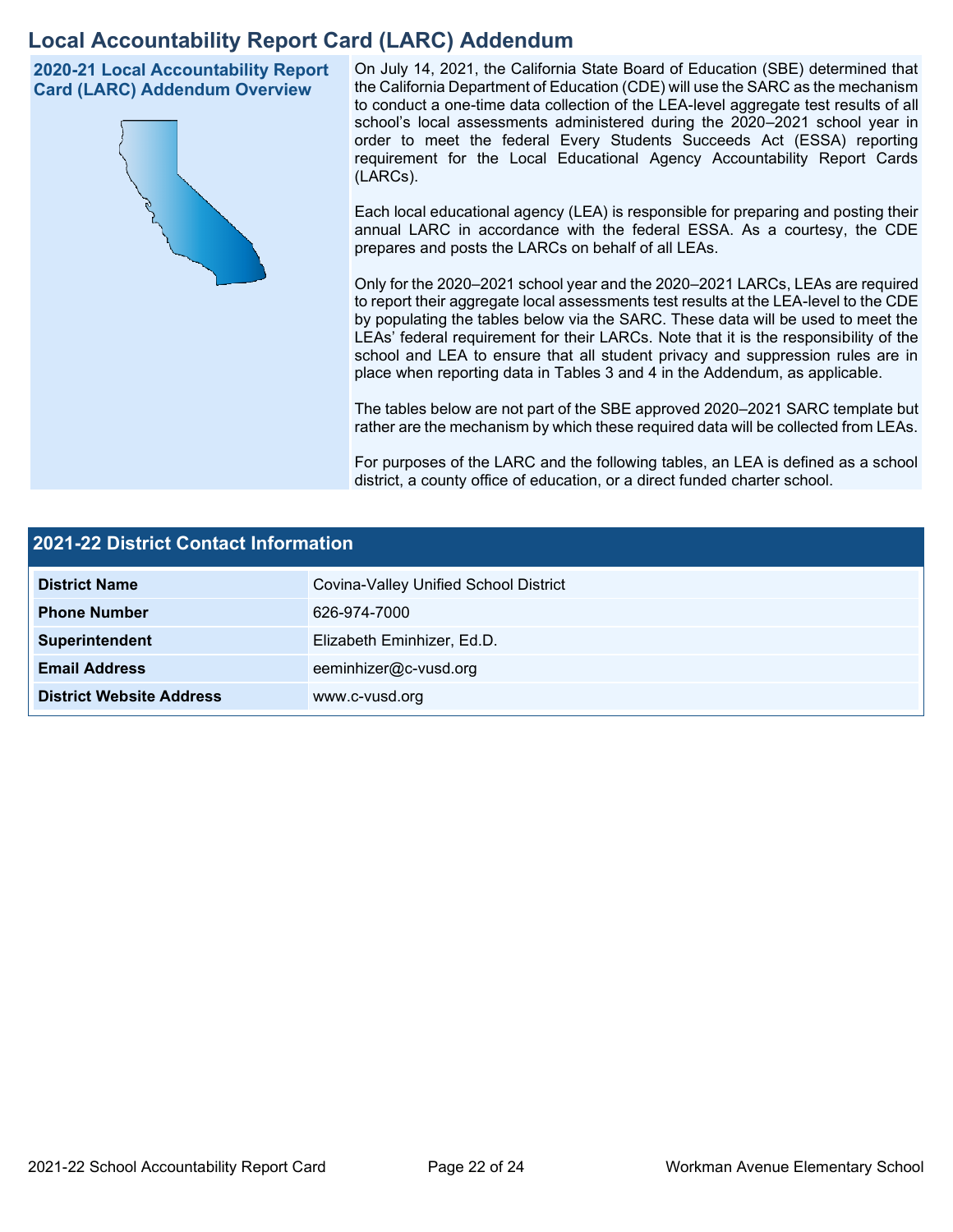## **2020-21 CAASPP Test Results in ELA by Student Group**

This table displays CAASPP test results in ELA by student group for students grades three through eight and grade eleven taking and completing a state-administered assessment. The CDE will populate this table for schools in cases where the school administered the CAASPP assessment. In cases where the school administered a local assessment instead of CAASPP, the CDE will populate this table with "NT" values, meaning this school did not test students using the CAASPP. See the local assessment(s) table for more information.

| <b>CAASPP</b><br><b>Student Groups</b>               | <b>CAASPP</b><br><b>Total</b><br><b>Enrollment</b> | <b>CAASPP</b><br><b>Number</b><br><b>Tested</b> | <b>CAASPP</b><br><b>Percent</b><br><b>Tested</b> | <b>CAASPP</b><br><b>Percent</b><br><b>Not Tested</b> | <b>CAASPP</b><br><b>Percent</b><br>Met or<br><b>Exceeded</b> |
|------------------------------------------------------|----------------------------------------------------|-------------------------------------------------|--------------------------------------------------|------------------------------------------------------|--------------------------------------------------------------|
| <b>All Students</b>                                  | 5749                                               | <b>NT</b>                                       | <b>NT</b>                                        | <b>NT</b>                                            | <b>NT</b>                                                    |
| <b>Female</b>                                        | 2811                                               | <b>NT</b>                                       | <b>NT</b>                                        | <b>NT</b>                                            | <b>NT</b>                                                    |
| <b>Male</b>                                          | 2936                                               | <b>NT</b>                                       | <b>NT</b>                                        | <b>NT</b>                                            | <b>NT</b>                                                    |
| American Indian or Alaska Native                     | 14                                                 | <b>NT</b>                                       | <b>NT</b>                                        | <b>NT</b>                                            | <b>NT</b>                                                    |
| <b>Asian</b>                                         | 339                                                | <b>NT</b>                                       | <b>NT</b>                                        | <b>NT</b>                                            | <b>NT</b>                                                    |
| <b>Black or African American</b>                     | 144                                                | <b>NT</b>                                       | <b>NT</b>                                        | <b>NT</b>                                            | NT                                                           |
| <b>Filipino</b>                                      | 159                                                | <b>NT</b>                                       | <b>NT</b>                                        | <b>NT</b>                                            | <b>NT</b>                                                    |
| <b>Hispanic or Latino</b>                            | 4601                                               | <b>NT</b>                                       | <b>NT</b>                                        | <b>NT</b>                                            | <b>NT</b>                                                    |
| <b>Native Hawaiian or Pacific Islander</b>           | --                                                 | <b>NT</b>                                       | <b>NT</b>                                        | <b>NT</b>                                            | <b>NT</b>                                                    |
| <b>Two or More Races</b>                             | 76                                                 | <b>NT</b>                                       | <b>NT</b>                                        | <b>NT</b>                                            | <b>NT</b>                                                    |
| <b>White</b>                                         | 408                                                | <b>NT</b>                                       | <b>NT</b>                                        | <b>NT</b>                                            | <b>NT</b>                                                    |
| <b>English Learners</b>                              | 493                                                | <b>NT</b>                                       | <b>NT</b>                                        | <b>NT</b>                                            | <b>NT</b>                                                    |
| <b>Foster Youth</b>                                  | 42                                                 | <b>NT</b>                                       | <b>NT</b>                                        | <b>NT</b>                                            | <b>NT</b>                                                    |
| <b>Homeless</b>                                      | 200                                                | <b>NT</b>                                       | <b>NT</b>                                        | <b>NT</b>                                            | <b>NT</b>                                                    |
| <b>Military</b>                                      | 335                                                | <b>NT</b>                                       | <b>NT</b>                                        | <b>NT</b>                                            | <b>NT</b>                                                    |
| <b>Socioeconomically Disadvantaged</b>               | 4116                                               | <b>NT</b>                                       | <b>NT</b>                                        | <b>NT</b>                                            | <b>NT</b>                                                    |
| <b>Students Receiving Migrant Education Services</b> | $\Omega$                                           | $\mathbf 0$                                     | $\mathbf 0$                                      | $\Omega$                                             | 0                                                            |
| <b>Students with Disabilities</b>                    | 808                                                | <b>NT</b>                                       | <b>NT</b>                                        | <b>NT</b>                                            | <b>NT</b>                                                    |